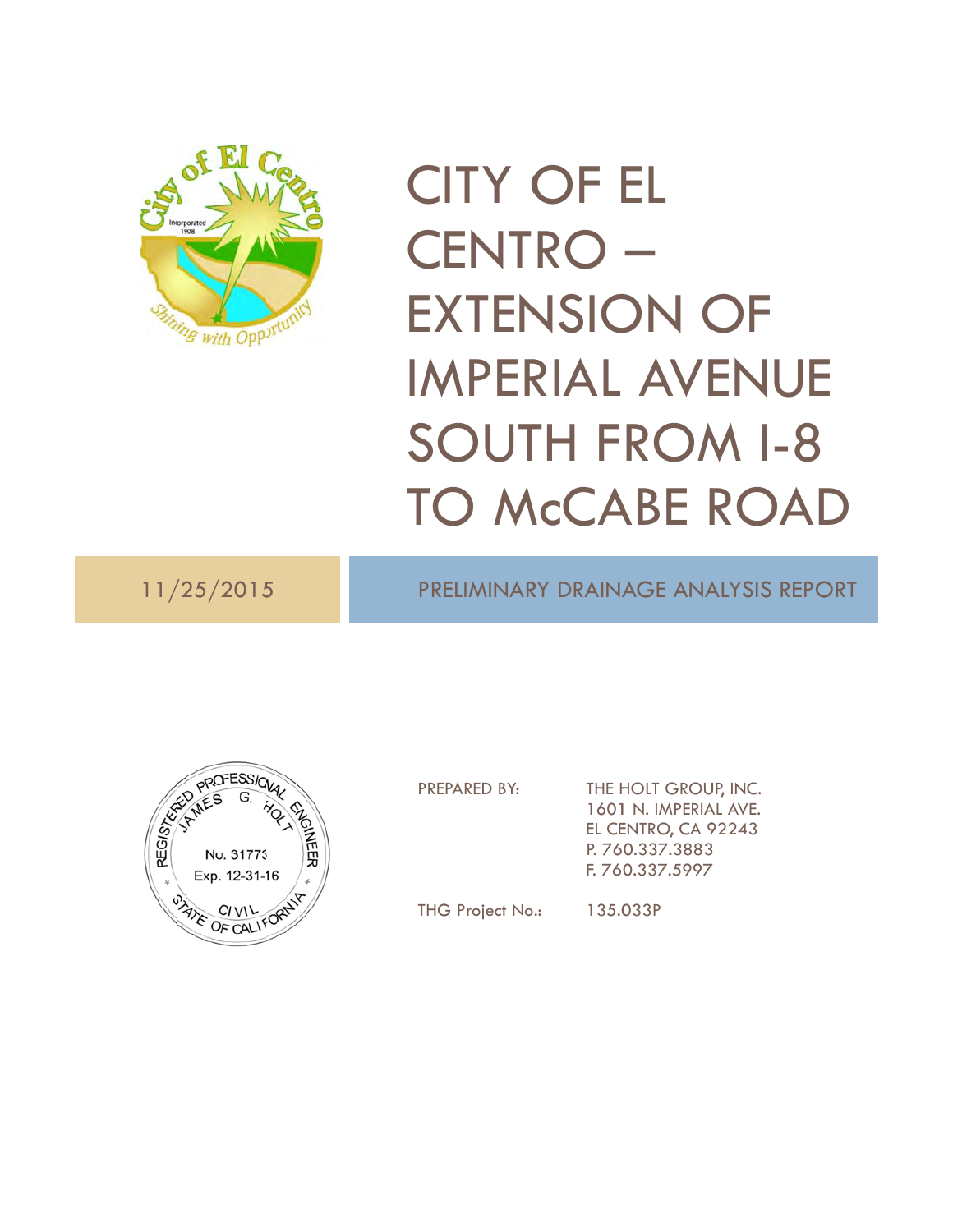# **TABLE OF CONTENTS**

| L.           |                                             |  |
|--------------|---------------------------------------------|--|
|              | 1.                                          |  |
|              |                                             |  |
| Ш.           |                                             |  |
|              | 1.                                          |  |
|              | 2.                                          |  |
|              | 3.                                          |  |
|              | $\blacktriangle$ .                          |  |
| Ш.           |                                             |  |
|              | 1.                                          |  |
|              | $\mathcal{D}_{\cdot}$                       |  |
|              | $\mathcal{R}$ .                             |  |
|              | $\blacktriangle$ .                          |  |
| $\mathbf{N}$ |                                             |  |
|              | 1.                                          |  |
|              | 2 <sup>1</sup>                              |  |
|              |                                             |  |
| $\mathbf{V}$ | PRELIMINARY RESULTS AND RECOMMENDATIONS  22 |  |
|              | $\mathbf{1}$ .                              |  |
|              | $\mathcal{D}_{\cdot}$                       |  |
|              | 3.                                          |  |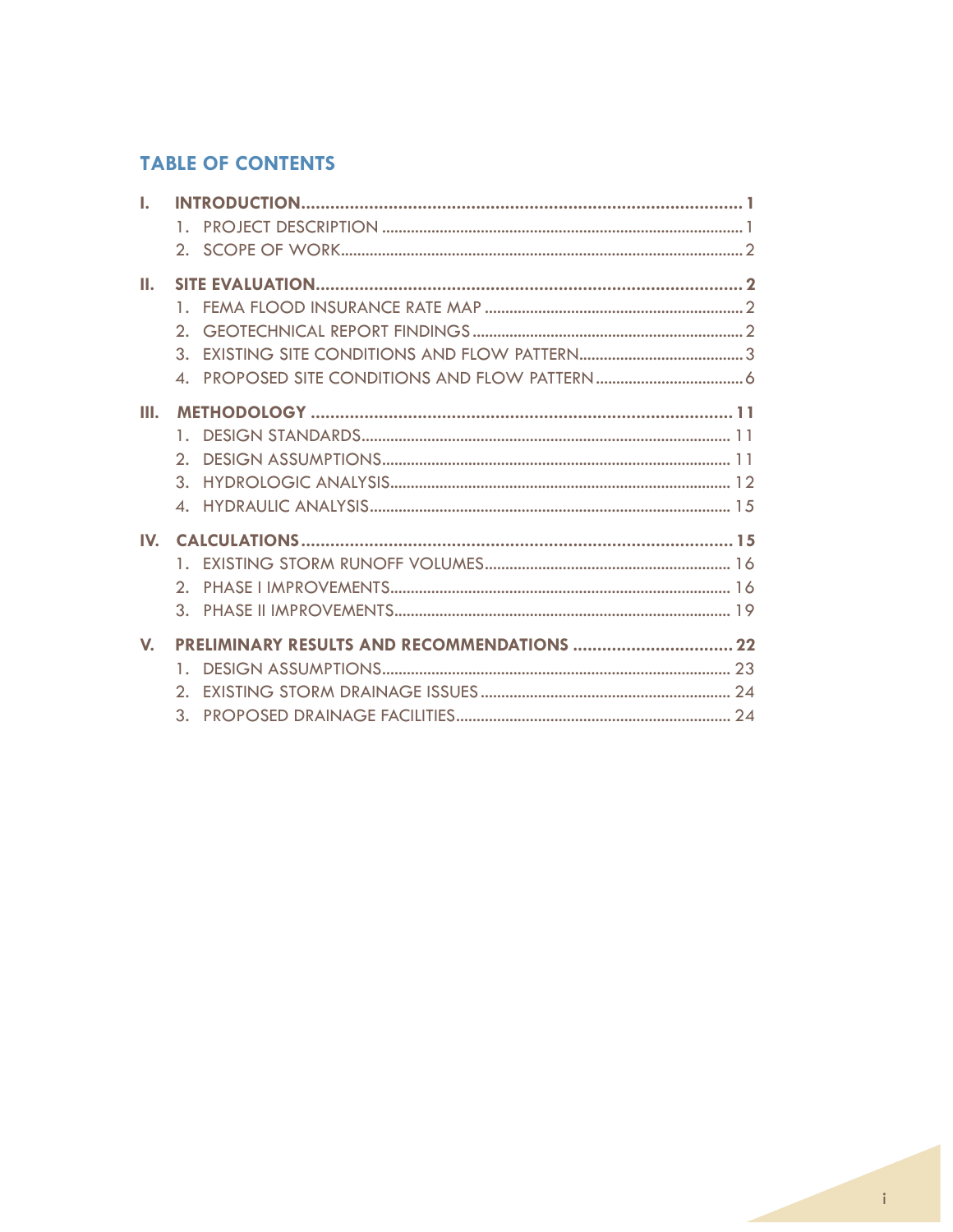# **LIST OF EXHIBITS**

|                    | <b>Exhibit A - Vicinity Map</b>                                                            |  |
|--------------------|--------------------------------------------------------------------------------------------|--|
| <b>Exhibit B</b> - | Existing and Proposed Hydrologic Plans and Cross-Sections for Phase I<br>& Il Improvements |  |
|                    | <b>Exhibit C</b> - FEMA FIRM                                                               |  |
|                    | <b>Exhibit D</b> - Geotechnical Report                                                     |  |
|                    | <b>Exhibit E</b> - IID Date Drain Plan                                                     |  |
|                    | <b>Exhibit F</b> - City of El Centro Master Drainage Plan Deficiency Project Location Map  |  |
|                    | <b>Exhibit G</b> - Hydrologic and Hydraulic Calculations                                   |  |

# **LIST OF TABLES**

| <b>Table 1</b> |                          | - Existing Tributary Areas                                                                                                                       |  |  |  |  |  |
|----------------|--------------------------|--------------------------------------------------------------------------------------------------------------------------------------------------|--|--|--|--|--|
| <b>Table 2</b> | $\sim 100$               | <b>Proposed Tributary Areas</b>                                                                                                                  |  |  |  |  |  |
| Table 3        | $\overline{\phantom{a}}$ | Summary of Proposed Phases/Options                                                                                                               |  |  |  |  |  |
| Table 4        | $\overline{\phantom{a}}$ | Summary of Runoff Volumes and Retention Capacities of Existing<br><b>Retention Basins for Existing Tributary Areas</b>                           |  |  |  |  |  |
| Table 5        | $\sim 100$               | Summary of Runoff Volumes for Proposed Tributary Areas and Storage<br>Capacities of Proposed Retention Basins/Swales for Phase I<br>Improvements |  |  |  |  |  |
| Table 6        | ٠                        | Summary of Full Flow Capacities of Proposed Swales/Retention Basins<br>for Phase I Improvements                                                  |  |  |  |  |  |
| Table 7        | $\overline{\phantom{a}}$ | Summary of Runoff Flow Rates for Proposed Ultimate Roadway<br>Improvements (Phase II Improvements)                                               |  |  |  |  |  |
| <b>Table 8</b> | $\sim 100$               | Summary of Runoff Volumes for Proposed Ultimate Roadway<br>Improvements (Phase II Improvements)                                                  |  |  |  |  |  |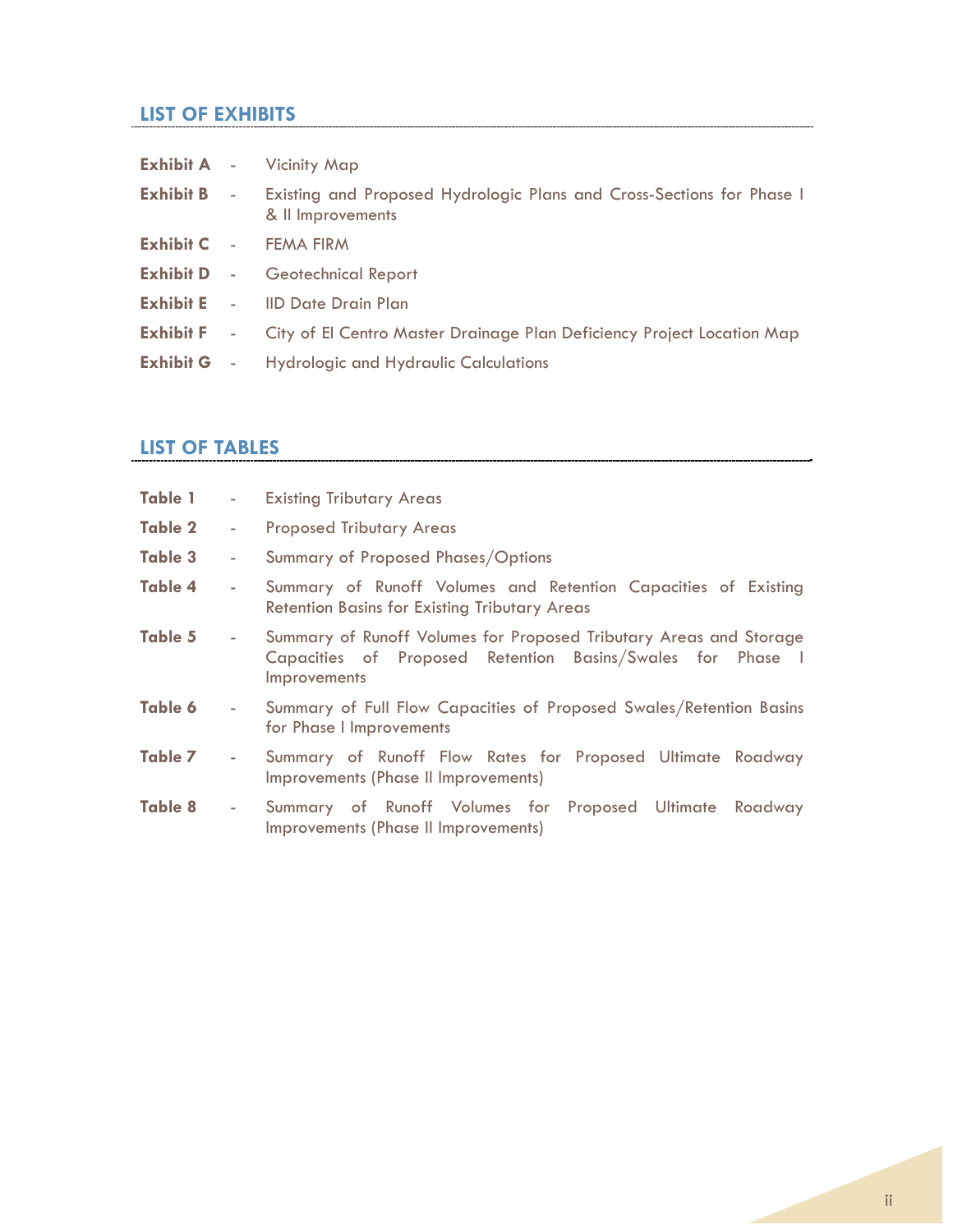# I. INTRODUCTION

# **1. PROJECT DESCRIPTION**

The proposed project comprises of an extension of Imperial Avenue approximately 7,500 feet (1.42 miles) southerly from Interstate 8 (I-8) to McCabe Road in the City of El Centro, California. The project scope of work also includes an extension of Wake Avenue for an approximate length of 1,200 feet westerly from the existing Desert Estates South Subdivision boundary to Imperial Avenue and an extension of Danenberg Drive westerly for an approximate length of 700 feet from the existing Desert Village Subdivision boundary to Imperial Avenue. The project location is shown on the Exhibit A - Vicinity Map.

Presently, the existing access to and from I-8 from and to Imperial Avenue is limited to North of I-8 as Imperial Avenue South of I-8 is undeveloped and not open to public for access. State of California Transportation Department (Caltrans) is currently designing a new I-8/Imperial Avenue Interchange to provide an access to and from South Imperial Avenue.

The extension of Imperial Avenue will improve overall circulation within City of El Centro (City) and unincorporated Imperial County by connecting existing and future development south of I-8 and reduce congestion at the existing I-8 interchange within the City.

It was assumed that the project improvements will be developed in two (2) phases as described below:

Phase I Improvements will consist of the construction of a two (2) or three (3) traffic lanes roadway along Imperial Avenue between McCabe Road and I-8. Side street roadway sections along Wake Avenue and Danenberg Drive shall also be constructed, extended westerly from the existing pavement ends within the adjacent subdivisions to Imperial Avenue. The intersections at Manuel Ortiz Avenue and at Valleyview Avenue along Imperial Avenue shall also be completed to provide accesses to these two (2) side streets from Imperial Avenue.

Phase II Improvements will consist of the construction of the 110-feet wide (Right-of-Way width) full width roadway sections along Imperial Avenue. The Phase I Improvements will be incorporated as a part of the Phase II Improvements.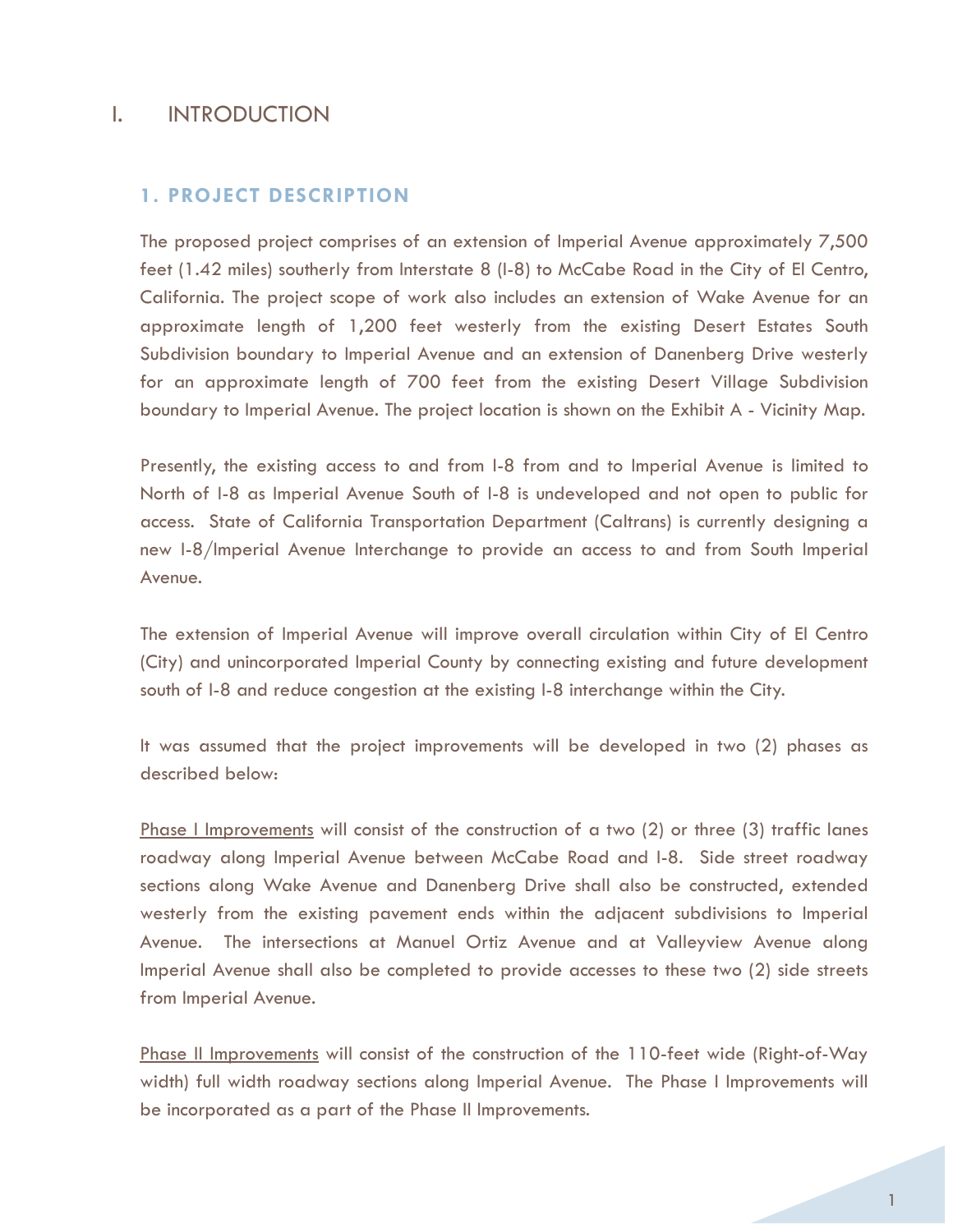Refer to Cross-sections for Phase I and II Improvements included in Exhibit B.

# **2. SCOPE OF WORK**

This Preliminary Drainage Analysis Report documents the existing and proposed project site hydrology and drainage characteristics. The existing and proposed flow patterns within the project vicinity are identified and analyzed to develop alternative solutions to manage increased runoff generated from the proposed improvements for both phases, Phase I and Phase II Improvements, as described in the previous section.

Drainage system proposed for the Phase I Improvements shall be temporary until the Phase II Improvements take place. Permanent infrastructures proposed to be installed at the Phase I Improvements shall be incorporated with the future infrastructures to be constructed in the Phase II Improvements.

# II. SITE EVALUATION

## **1. FEMA FLOOD INSURANCE RATE MAP**

Flood Insurance Rate Map (FIRM) was obtained for the project site to verify the Flood Zone. It was verified that the project site was located within Zone "X" of "Other Areas." Zone "X" of "Other Areas" is defined as: "Areas determined to be outside the 0.2% annual chance floodplain." Refer to Exhibit C – FEMA FIRM.

# **2. GEOTECHNICAL REPORT FINDINGS**

Geotechnical Engineering report was prepared by Sierra Material Testing and Inspection (Sierra Project No. EC461) on November 25, 2015, included as Exhibit D of this report. Groundwater was not encountered in any of the borings completed.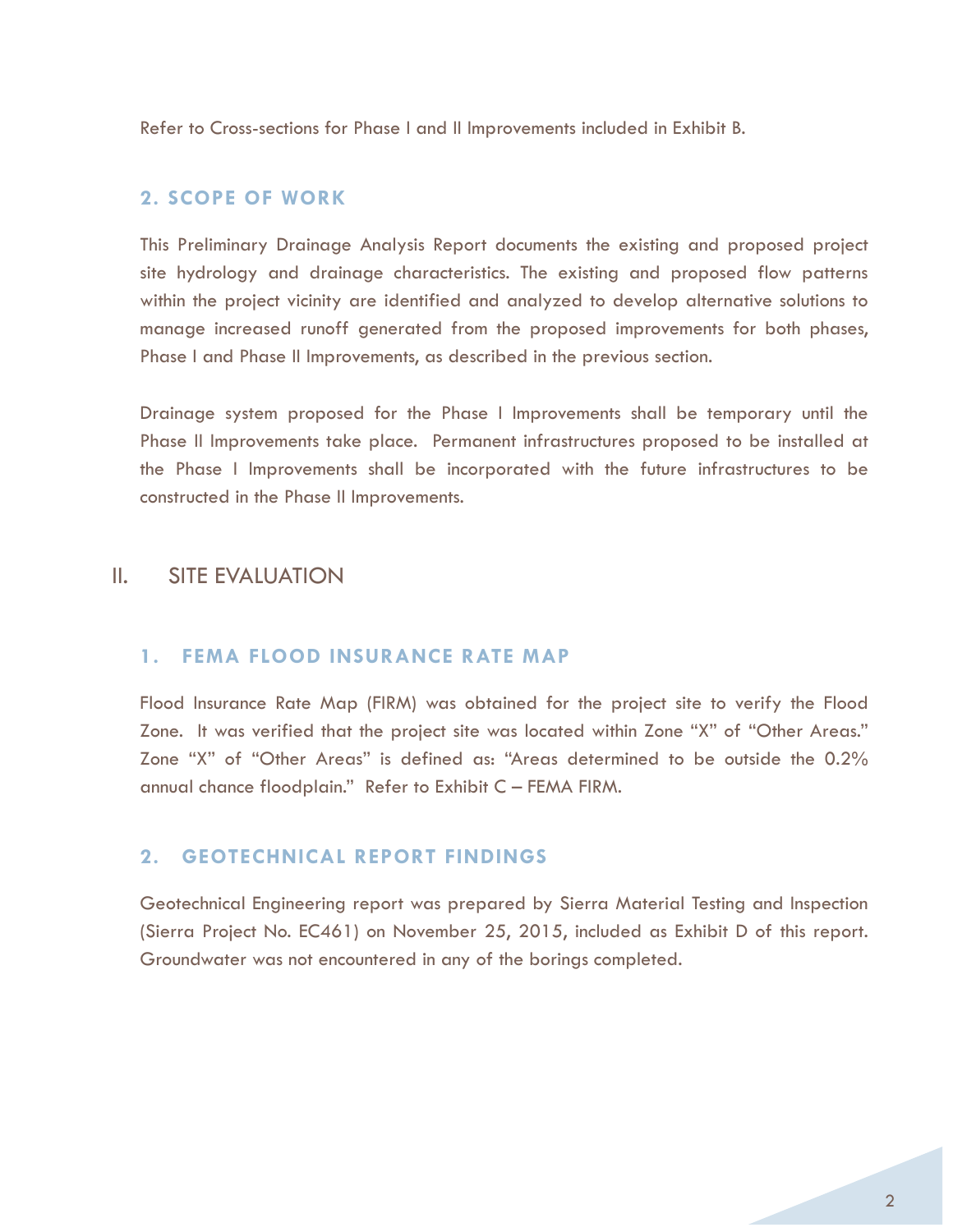# **3. EXISTING SITE CONDITIONS AND FLOW PATTERN**

The majority of the project site is currently located within the undeveloped agricultural areas in the City of El Centro, partially in the County of Imperial Right-of-Ways and the privately owned properties. There are four (4) developed residential subdivisions located within the vicinity of the project site. Farmer Estates Subdivision and Buena Vista Park Subdivision are located along the project site. Desert Estates South Subdivision and Desert Village Subdivision Units 1-5 are located adjacent to the project site, along the west side of Eighth Street.

There are existing IID facilities located within the project site. Existing Date Drain (unlined open channel) is located along the west side of the project site between McCabe Road and I-8. Existing Dahlia Lateral (concrete lined open channel) is located within the east half of the project site from Danenberg Drive to McCabe Road. Refer to Existing Hydrology Plan as included in Exhibit B for the locations of the subdivisions and IID facilities relative to the project site location. Existing IID Date Drain Plan is also included in Exhibit E.

## A. **Existing Subdivisions**

Farmer Estates Subdivision is located at the southwest corner of I-8 and Imperial Avenue. The main access road to the Farmer Estates Subdivision is Wake Avenue which is located along the south side of the Farmer Estates Subdivision and extended easterly to Imperial Avenue for the future intersection improvements at Imperial Avenue.

There is an existing retention basin at the northeast corner of the Farmer Estates Subdivision. The runoff generated from the Farmer Estates Subdivision is directed and discharged at the retention basin. There is an existing underground tile drain beneath the retention basin. The accumulated runoff from the retention basin is designed to be carried through the existing tile drain easterly to Date Drain. It is unknown if the retention basin was sized to also accept the future runoff generated from the Imperial Avenue Extension roadway sections abutting the east side of the Farmer Estates Subdivision.

Desert Estates South Subdivision is located at the southwest corner of Eighth Street and I-8. Desert Village Subdivision Units 1-5 is located immediately south of the Desert Estates South Subdivision. Danenberg Drive is located along the south side of the Desert Village Subdivision Units 1-5. It appears that Danenberg Drive was designated as the main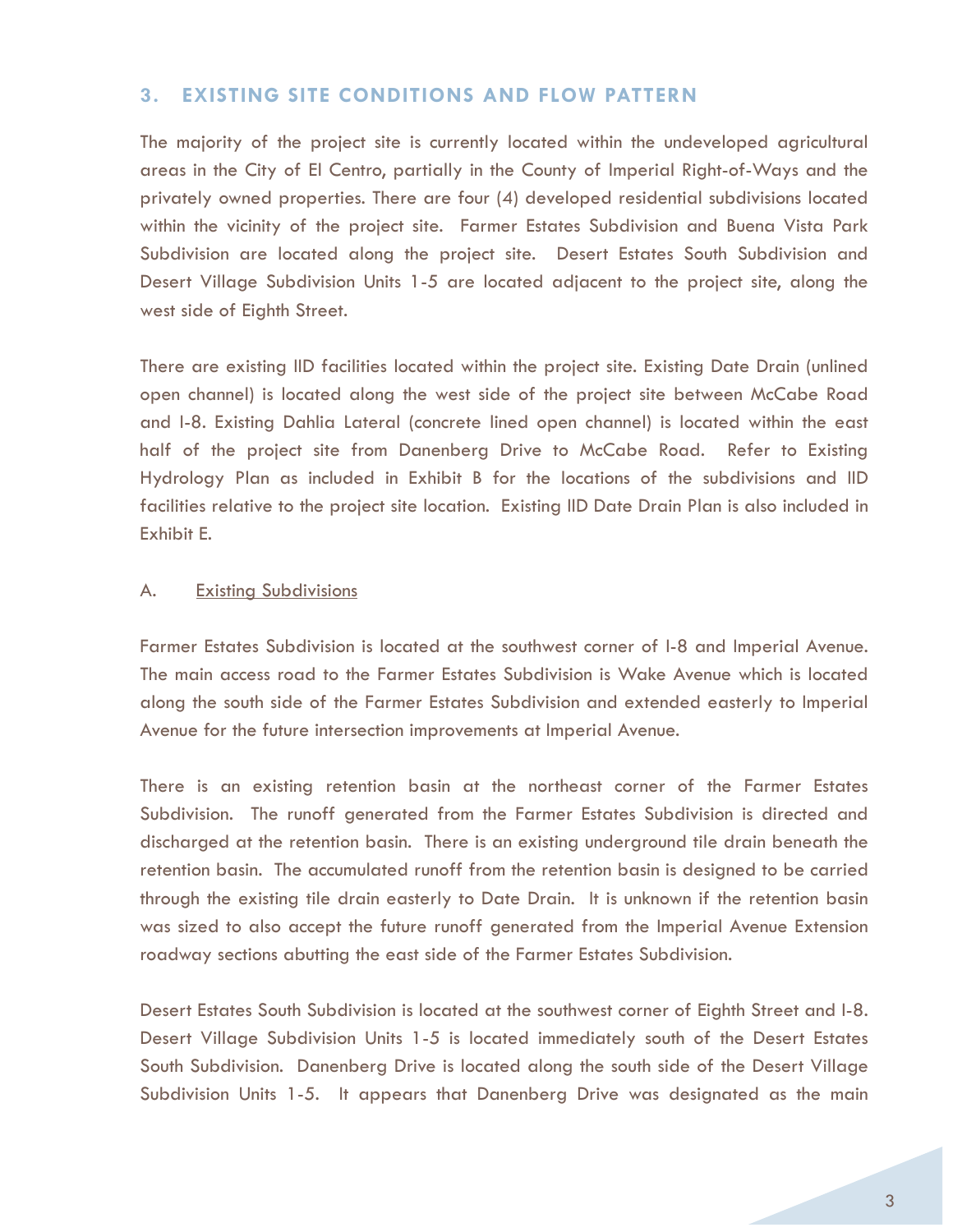access road from Imperial Avenue to access the Desert Estates South Subdivision and the Desert Village Subdivision Units 1-5.

The main access road to Buena Vista Park Subdivision, Manuel Ortiz Avenue, is located approximately 3,900 feet South of I-8. When the Buena Vista Park Subdivision was developed, the east half roadway sections of Imperial Avenue was constructed as the frontage road along the west side of the Buena Vista Park Subdivision. The roadway sections consist of a 44-foot wide asphalt paved roadway section between Manuel Ortiz Avenue and Valleyview Avenue for an approximate length of 1,320 feet. Currently, this paved roadway segment is the only paved roadway constructed along Imperial Avenue. The runoff from the existing paved roadway section is designed to drain into the existing storm drainage infrastructure and to the retention basin within the Buena Vista Park Subdivision.

The runoff from the Buena Vista Park Subdivision, Desert Estates South Subdivision and Desert Village Subdivision Units 1-5 were designed to be conveyed through an existing underground storm drainage pipeline. The drainage pipeline extends northerly from the Buena Vista Park Subdivision and inter-connects the drainage pipeline network from the Desert Estates South Subdivision and Desert Village Subdivision Units 1-5. The accumulated runoff from all three (3) subdivisions are designed to be ultimately discharged at Date Drain located along the south side of I-8.

## B. Existing IID Facilities

The entire length of the existing Date Drain is earthen lined open channel except for a small section undergrounded at the intersection of Wake Avenue and Imperial Avenue. The existing underground Date Drain pipeline diameter is 48-inch and made of concrete as illustrated on the IID Date Drain Plan as included in Exhibit E.

There are three (3) existing underground drainage pipelines connected to the existing Date Drain along the east side of Imperial Avenue. They are located near the intersections of Valleyview Avenue, Manuel Ortiz Avenue and Danenberg Drive. These pipelines are 6-inch to 12-inch in diameter and made of concrete. They were utilized as the drain pipes for the agricultural fields along the east side of Imperial Avenue.

There are also seven (7) existing underground drainage pipelines connected to the existing Date Drain along the west side of Imperial Avenue between McCabe Road and I-8. They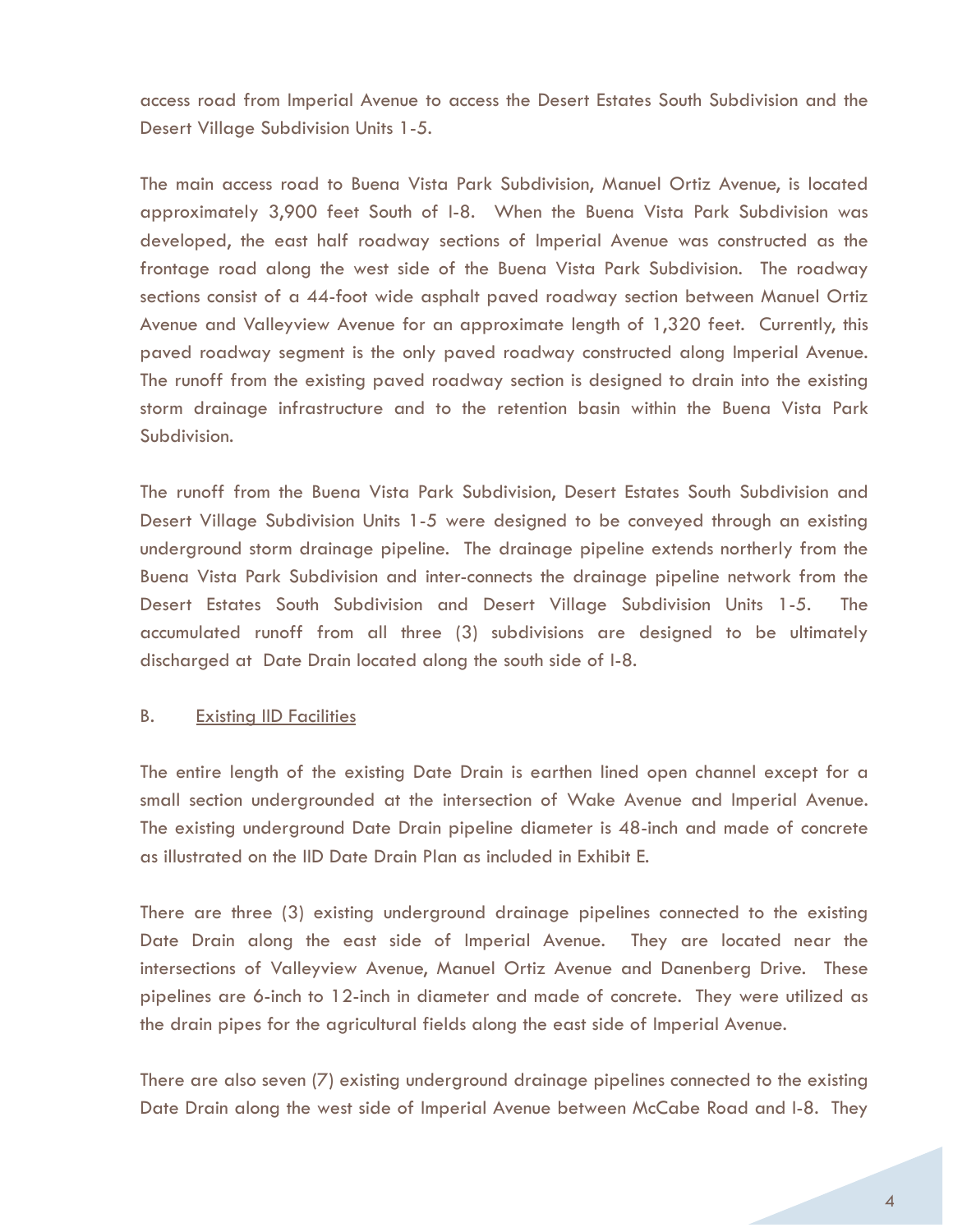are spaced at an approximate distance of 1,300 feet along the west side of Imperial Avenue. They were/are the drain pipes for the existing agricultural fields and some of them are still in use to drain the agricultural irrigation water from the fields along the west side of Imperial Avenue. The existing IID pipelines were identified from the IID Drain Plan, as Included in Exhibit E, and also illustrated on the Existing Hydrologic Plan included in Exhibit B.

#### C. Existing Tributary Areas

The existing site has been divided into seven (7) tributary areas in accordance with the existing flow patterns and downstream concentration points. The existing tributary areas along with the current storm runoff flow patterns and the locations of the stormwater facilities are shown on Existing Hydrology Plan as included in Exhibit B.

Each of these existing seven (7) tributary areas includes a segment of half street width section of Imperial Avenue abutting the tributary area. A table below, Table 1, illustrates a list of the existing tributary areas.

| Area            | <b>Descriptions</b>                                                                 | Area               |        |
|-----------------|-------------------------------------------------------------------------------------|--------------------|--------|
| No.             |                                                                                     | (FT <sup>2</sup> ) | (Acre) |
| AE 1            | <b>Existing Agricultural Area</b>                                                   | 13,907,602         | 319    |
| AE <sub>2</sub> | <b>Existing Agricultural Area</b>                                                   | 3,492,464          | 80     |
| AE <sub>3</sub> | <b>Farmer Estates Subdivision</b>                                                   | 2,342,332          | 54     |
| AE <sub>4</sub> | <b>Existing Native Surface Area - Proposed</b><br>Desert Village Subdivision Unit 6 | 2,182,803          | 50     |
| AE <sub>5</sub> | City of El Centro - Water Treatment Plant                                           | 3,513,534          | 81     |
| AE 6            | <b>Buena Vista Park Subdivision</b>                                                 | 5,051,514          | 116    |
| AE 7            | <b>Existing Native Surface Area - Proposed</b><br>Linda Vista Subdivision           | 3,522,588          | 81     |

#### **Table 1 - Existing Tributary Areas**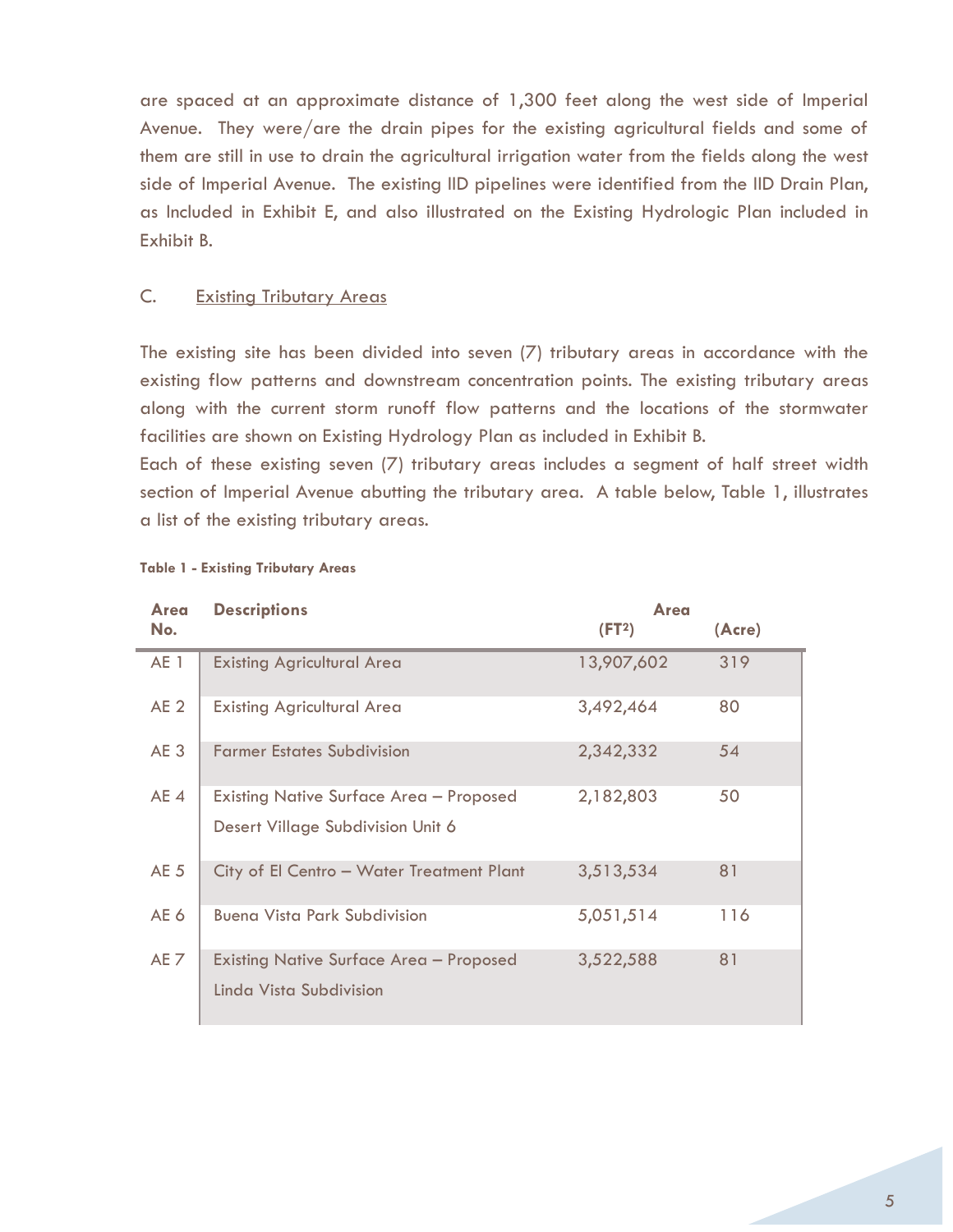#### D. Existing Flow Pattern and Conditions

Majority of the existing native surface along Imperial Avenue flows easterly and northerly. If a straight line was projected along Imperial Avenue between McCabe Road and I-8, the native surface slopes down northerly at an approximate slope of 0.16 %. However, as the native surface terrain is uneven and there are countless depressed areas along Imperial Avenue, minor ponding occurs at numerous locations during major storm events. As identified in the Master Drainage Plan prepared for the City of El Centro by Willdan Engineering dated April 2009, majority of the underground storm drainage pipelines, including the outlet pipeline to the existing Date Drain, installed with the development of the adjacent subdivisions are currently undersized and deficient to function properly during a 10-year storm. Refer to the Deficiency Project Location Map prepared by Willdan Engineering as included in Exhibit F.

# **4. PROPOSED SITE CONDITIONS AND FLOW PATTERN**

The proposed site has been divided into nineteen (19) proposed tributary areas in accordance with the proposed flow patterns. Each of these nineteen (19) proposed tributary areas includes a segment of half street width section of Imperial Avenue abutting the proposed tributary area. A table below, Table 2, illustrates a list of the proposed tributary areas.

| Area            | <b>Descriptions</b>                                                                      | Area               |        |  |
|-----------------|------------------------------------------------------------------------------------------|--------------------|--------|--|
| No.             |                                                                                          | (FT <sup>2</sup> ) | (Acre) |  |
| AP 1            | <b>Existing Agricultural Area</b>                                                        | 13,616,828         | 312.60 |  |
| AP <sub>2</sub> | <b>Existing Agricultural Area</b>                                                        | 3,419,395          | 78.50  |  |
| AP <sub>3</sub> | <b>Farmer Estates Subdivision (Existing)</b>                                             | 2,271,253          | 52.14  |  |
| $AP$ 4-1        | Existing Native Surface Area - Proposed Desert<br>Village Subdivision Unit 6             | 1,932,209          | 44.36  |  |
| $AP$ 4-2        | North half of<br>Danenberg<br>Proposed<br>Drive<br><b>Improvements</b>                   | 31,541             | 0.72   |  |
| $AP$ 4-3        | Existing Native Surface Area - South half of<br><b>Proposed Wake Avenue Improvements</b> | 50,963             | 1.17   |  |

| Table 2 - Proposed Tributary Areas |
|------------------------------------|
|------------------------------------|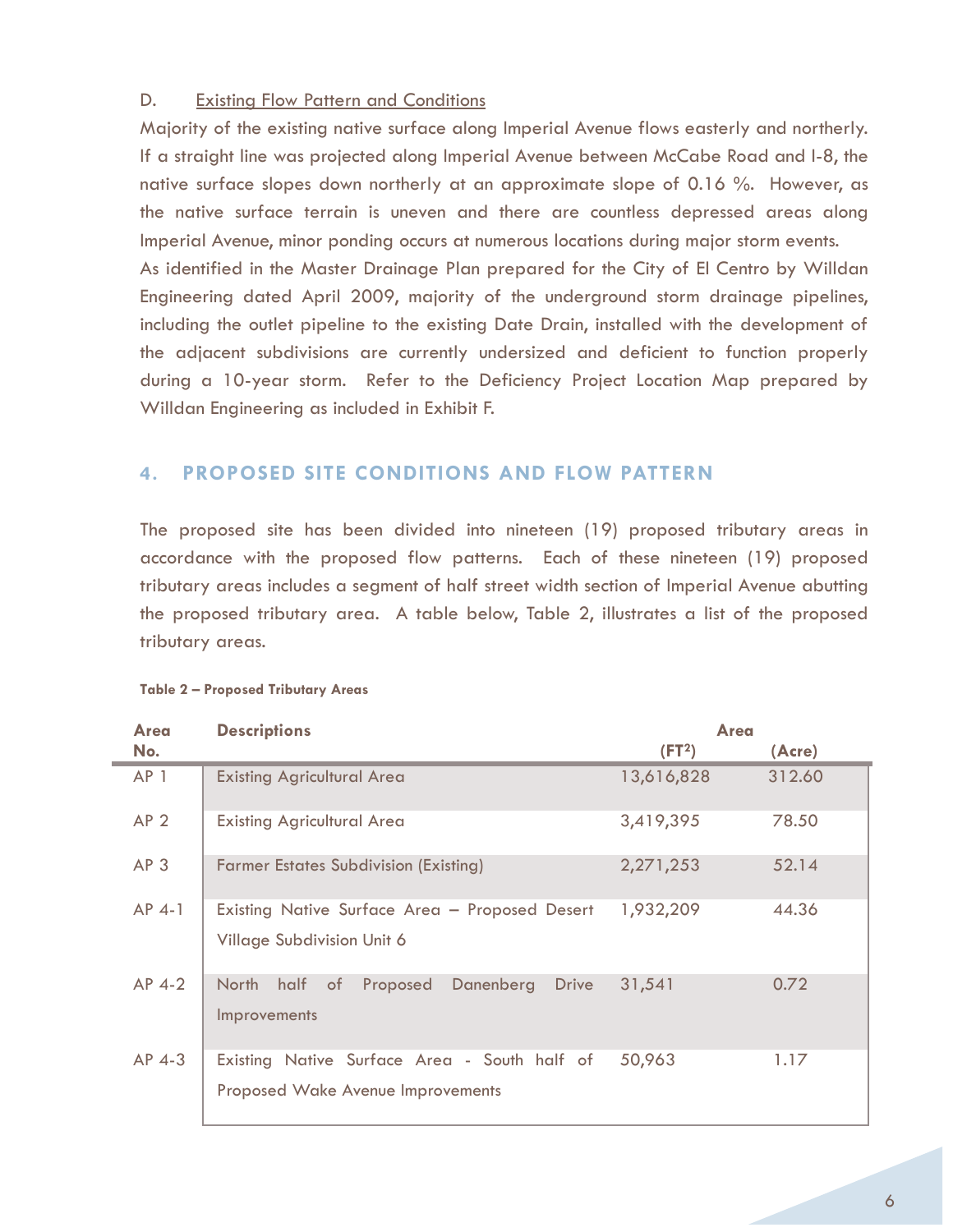| <b>Area</b>     | <b>Descriptions</b>                                                                                                                                             | <b>Area</b>        |        |
|-----------------|-----------------------------------------------------------------------------------------------------------------------------------------------------------------|--------------------|--------|
| No.             |                                                                                                                                                                 | (FT <sup>2</sup> ) | (Acre) |
| AP 4-4          | Existing Native Surface Area - North half of                                                                                                                    | 50,883             | 1.17   |
|                 | proposed Wake Avenue Improvements                                                                                                                               |                    |        |
| AP <sub>5</sub> | City of El Centro - Water Treatment Plant                                                                                                                       | 3,413,464          | 78.36  |
| AP6             | <b>Buena Vista Park Subdivision (Existing)</b>                                                                                                                  | 4,986,907          | 114.48 |
| AP <sub>7</sub> | Existing Native Surface Area - Proposed Linda<br>Vista Subdivision                                                                                              | 3,362,163          | 77.18  |
| AP <sub>8</sub> | Existing Native Surface Area - West Half of 145,403<br>Proposed Imperial Avenue Improvements from<br>McCabe Road to Valleyview Avenue.                          |                    | 3.34   |
| AP <sub>9</sub> | Existing Native Surface Area - West Half of<br>Proposed Imperial Avenue Improvements from<br>Valleyview Avenue to Manuel Ortiz Avenue.                          | 72,467             | 1.66   |
| AP 10           | Existing Native Surface Area - West Half of<br>Proposed Imperial Avenue Improvements from<br>Manuel Ortiz Avenue to Proposed High Point at<br>Station 47+66.74. | 37,110             | 0.85   |
| AP 11           | Existing Native Surface Area - West Half of<br>Proposed Imperial Avenue Improvements from<br>Proposed High Point at Station 47+66.74 to<br>Danenberg Drive.     | 37,167             | 0.85   |
| AP 12           | Existing Native Surface Area - West Half of<br>Proposed Imperial Avenue Improvements from<br>Danenberg Drive to Wake Avenue.                                    | 71,279             | 1.64   |
| AP 13           | Existing Native Surface Area - West Half of<br>Proposed Imperial Avenue Improvements from<br>Wake Avenue to Interstate 8 South Right-of-Way.                    | 73,981             | 1.70   |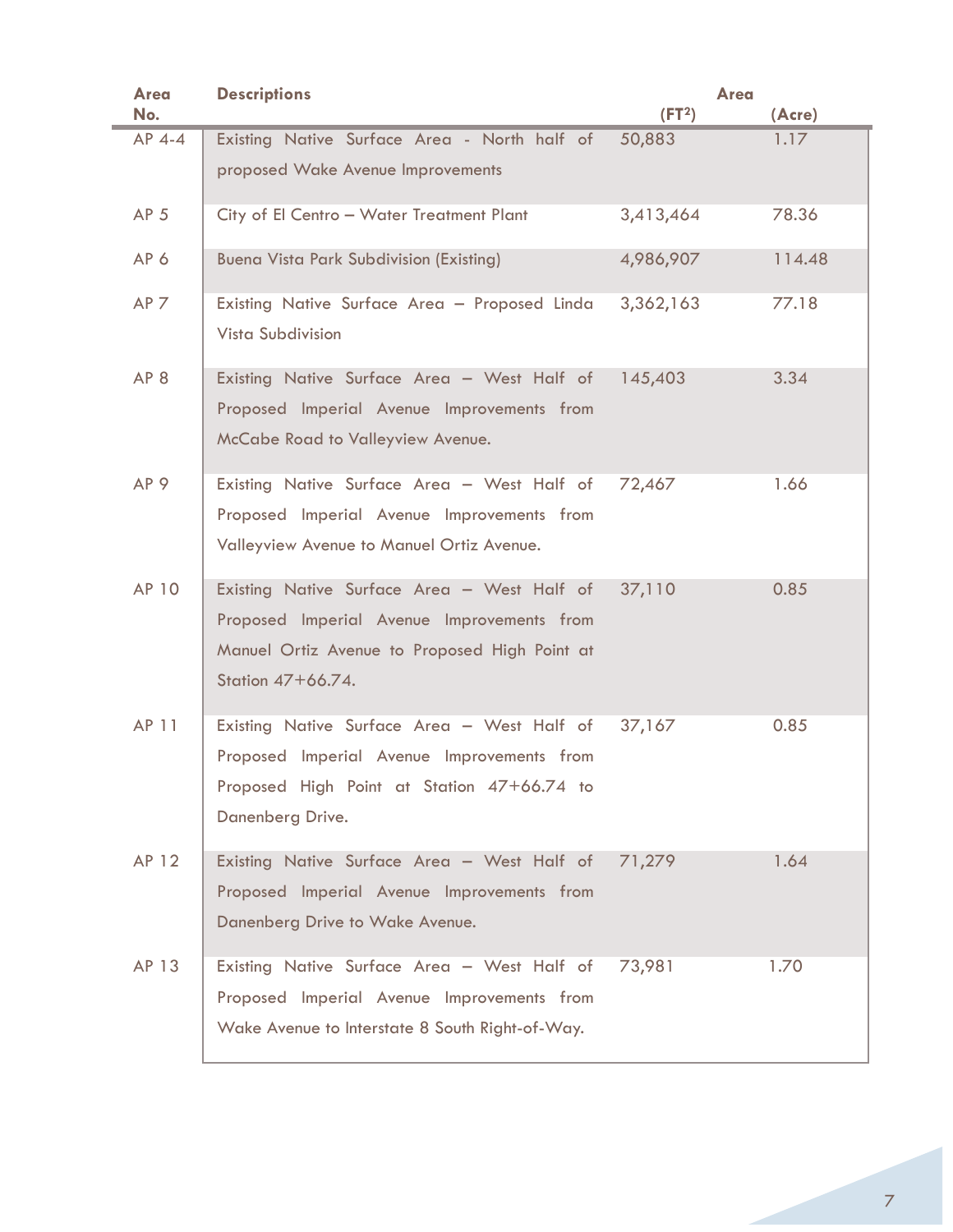| Area<br>No. | <b>Descriptions</b>                                                                                                                                             | <b>Area</b><br>(FT <sup>2</sup> ) | (Acre) |
|-------------|-----------------------------------------------------------------------------------------------------------------------------------------------------------------|-----------------------------------|--------|
| AP 14       | Existing Native Surface Area - East Half of<br>Proposed Imperial Avenue Improvements from<br>Wake Avenue to Interstate 8 South Right-of-Way.                    | 30,119                            | 0.69   |
| AP 15       | Existing Native Surface Area - East Half of<br>Proposed Imperial Avenue Improvements from<br>Danenberg Drive to Wake Avenue.                                    | 71,301                            | 1.64   |
| AP 16       | Existing Native Surface Area - East Half of<br>Proposed Imperial Avenue Improvements from<br>Proposed High Point at Station 47+66.74 to<br>Danenberg Drive.     | 37,110                            | 0.85   |
| AP 17       | Existing Native Surface Area - East Half of<br>Proposed Imperial Avenue Improvements from<br>Manuel Ortiz Avenue to Proposed High Point at<br>Station 47+66.74. | 37,167                            | 0.85   |
| AP 18       | Existing Native Surface Area - East Half of<br>Proposed Imperial Avenue Improvements from<br>Valleyview Avenue to Manuel Ortiz Avenue.                          | 72,469                            | 1.66   |
| AP 19       | Existing Native Surface Area - East Half of<br>Proposed Imperial Avenue Improvements from<br>McCabe Road to Valleyview Avenue.                                  | 145,406                           | 3.34   |

The proposed site was analyzed for the two (2)/three (3) lanes roadway improvements on the east half width of Imperial Avenue – Phase I Improvements and the entire Imperial Avenue Extension Improvements – Phase II Improvements for the ultimately improved roadway width.

Two (2) options were developed for each phase, Phase I and Phase II Improvements.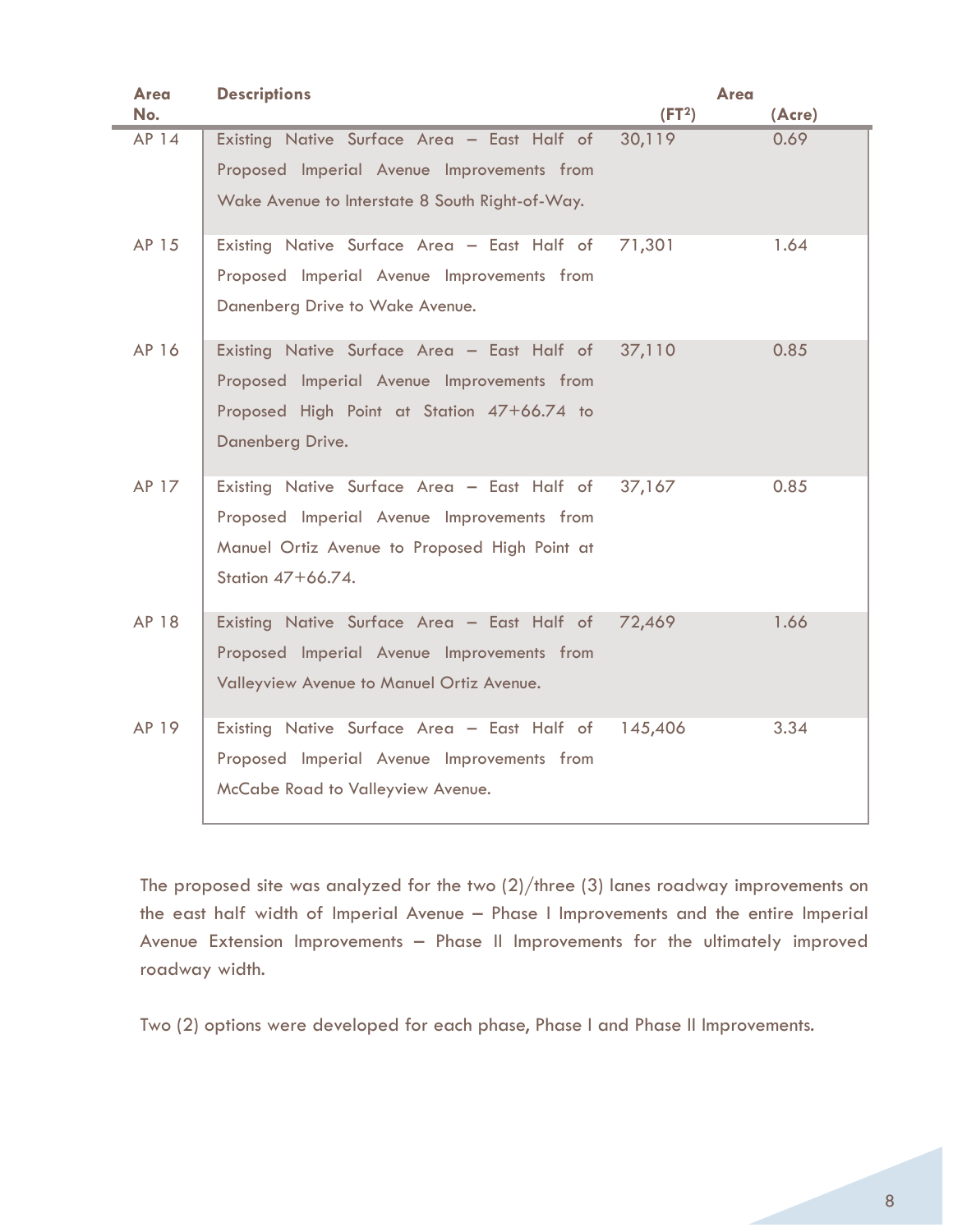#### A. Phase I Improvements – Option A – East Half Two (2) Lanes Roadway Improvements

Phase I Improvements – Option A consist of paved two (2) lane roadway sections within the east half of the Imperial Avenue Extension Project. The improved roadway section will consist of two (2) 12-foot asphalt paved traffic lanes with two (2) 8-foot wide Class 2 Base shoulders. The paved roadway surface shall be sloping toward the east edge of pavement (super-elevated) as these two (2) lane roadway sections will serve as the Imperial Avenue Extension Northbound lanes for the ultimate full width Imperial Avenue Improvements (Phase II Improvements).

The storm runoff from the paved surface will sheet-flow easterly to the native earthen swale/linear retention basin to be constructed along the east edge of pavement. The swale shall function as a retention basin to gradually percolate the runoff into the ground.

# B. Phase I Improvements – Option B – East Half Three (3) Lanes Roadway **Improvements**

Phase I Improvements – Option B consist of three (3) 12-foot wide paved traffic lanes roadway sections within the east half of the Imperial Avenue Extension Project. The Improved roadway sections will also consist of one (1) 4-foot wide Class 2 Base shoulder. The storm runoff drainage system functions same as described in the Phase I – Improvements – Option A.

# C. Phase II Improvements – Option A – Ultimate Imperial Avenue Extension Improvements – Drainage to East Side of Imperial Avenue Only

It was assumed that the adjacent property development was only completed on the east side of Imperial Avenue prior to the construction of the ultimate Imperial Avenue Extension Project, leaving the west side of Imperial Avenue undeveloped. It was also assumed that the entire storm runoff generated from the full built-out ultimate roadway sections will be drained into the retention basins within the future subdivisions to be developed on the east side of Imperial Avenue.

There are two (2) future subdivisions, Desert Village Subdivision Unit 6 (AP 4) and Linda Vista Subdivision (AP 7), tentatively proposed to be constructed along the east side of Imperial Avenue. They are designed to take in the storm runoff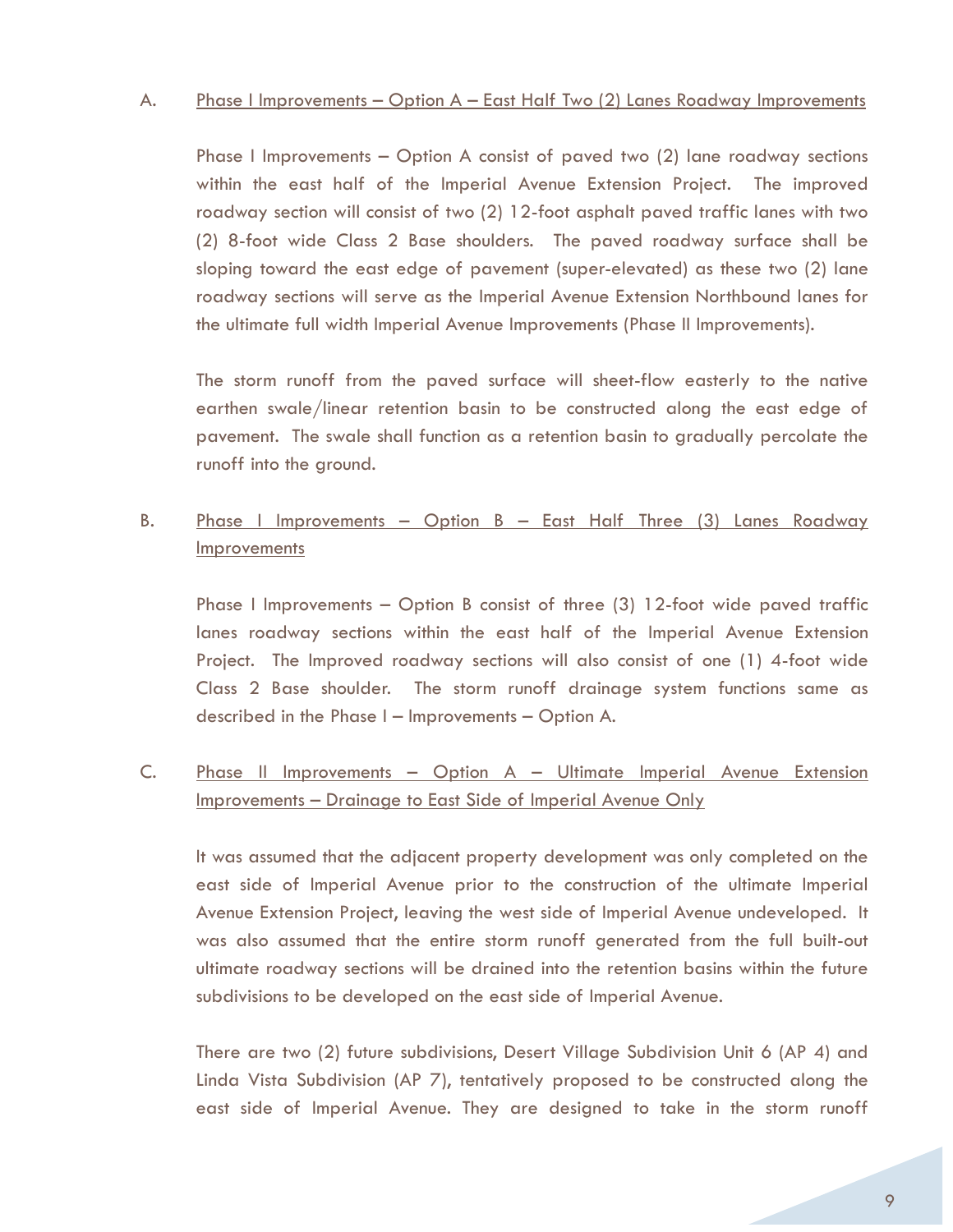generated from the east half roadway sections of the Imperial Avenue Extension Project in a similar fashion as the Buena Vista Subdivision.

The ultimate Imperial Avenue Extension roadway sections will consist of curb inlets/catch basins along proposed curb and gutter to be constructed along the west and east sides of Imperial Avenue. Storm runoff generated from the proposed Imperial Avenue Extension roadway sections will sheet-flow toward the nearest catch basins, travel through underground pipelines, be accumulated toward the east side of Imperial Avenue and conveyed to the subdivisions along the east side of Imperial Avenue. The storm runoff will ultimately be discharged at the retention basins within the subdivisions along the east side of Imperial Avenue.

# D. Phase II Improvements – Option B - Ultimate Imperial Avenue Extension Improvements – Drainage to Both Sides of Imperial Avenue

It was assumed that the construction of the adjacent property development or subdivisions on both sides along Imperial Avenue will be completed prior to the construction of the ultimate Imperial Avenue Extension Improvements. It was also assumed that the storm runoff generated from the Imperial Avenue half width roadway section fronting each future subdivision on both sides of Imperial Avenue will be drained into the retention basin within the future subdivision.

The storm runoff generated from the ultimate full built-out roadways sections will be distributed and drained evenly to the west and east future development/subdivisions along Imperial Avenue. The runoff will surface-flow and drain into catch basins along proposed curb and gutters, flow through underground pipelines, then ultimately discharge at the future retention basins within the proposed subdivisions on the west and east sides of Imperial Avenue.

## E. Summary of Proposed Phases/Options

The table below illustrates a summary of phases and options proposed for the project.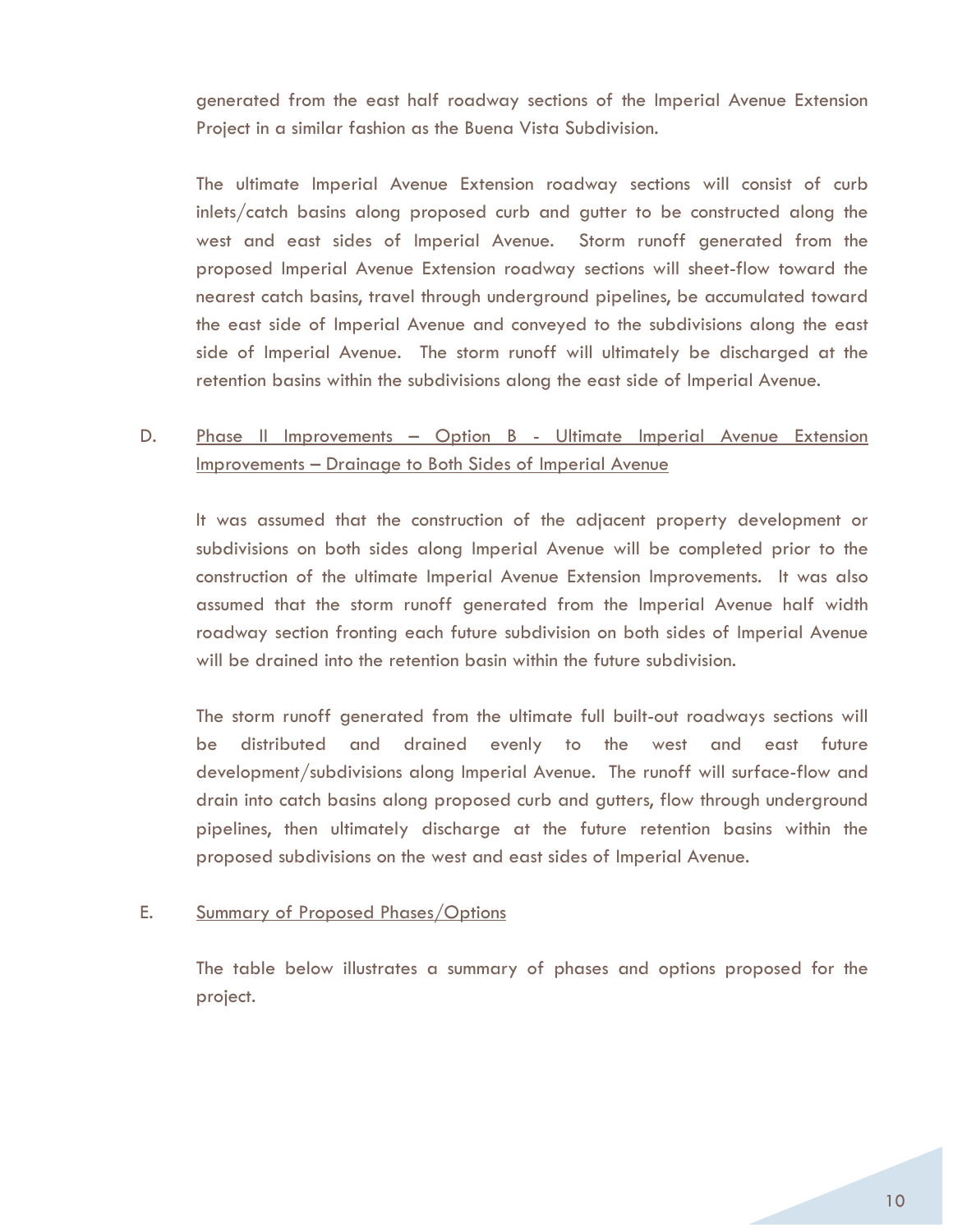#### **Table 3 – Summary of Proposed Phases/Options**

| <b>Phases/Options</b> | <b>Descriptions</b>                                            |
|-----------------------|----------------------------------------------------------------|
| Phase I - Option A    | Two (2) 12-foot traffic lanes with two (2) 8-foot Class 2 Base |
|                       | shoulders within the east half roadway sections                |
| Phase $I -$ Option B  | Three (3) 12-foot traffic lanes with one (1) 4-foot Class 2    |
|                       | Base shoulder within the east half roadway sections            |
| Phase $II$ – Option A | Ultimate 110-foot ROW full built-out roadway improvements      |
|                       | - drained to the future subdivisions along the east side of    |
|                       | <b>Imperial Avenue</b>                                         |
| Phase $II$ – Option B | Ultimate 110-foot ROW full built-out roadway improvements      |
|                       | - drained to the future subdivisions along the east and west   |
|                       | sides of Imperial Avenue                                       |
|                       |                                                                |

# III. METHODOLOGY

# **1. DESIGN STANDARDS**

The storm runoff volume for the proposed improvements was estimated in conformance with the Section III Drainage Improvements of the County of Imperial Department of Public Works Engineering Design Guidelines Manual for the Preparation and Checking of Street Improvement, Drainage and Grading Plans within Imperial County (County of Imperial Design Manual). The storm runoff flow rates for 25-year and 100-year storms were also estimated utilizing the time of concentration calculated per the method from the Caltrans Highway Design Manual (HDM) and NOAA precipitation data.

# **2. DESIGN ASSUMPTIONS**

It was assumed that the project site will be developed in two (2) phases, Phase I Improvements and Phase II Improvements as described in the previous sections.

It was proposed that the Phase I Improvements will consist of two (2) 12-foot wide paved traffic lanes with 8-foot wide Class 2 Base shoulders at the edge of both lanes for Option A or three (3) 12-foot wide paved traffic lanes with 4-foot wide Class Base shoulder on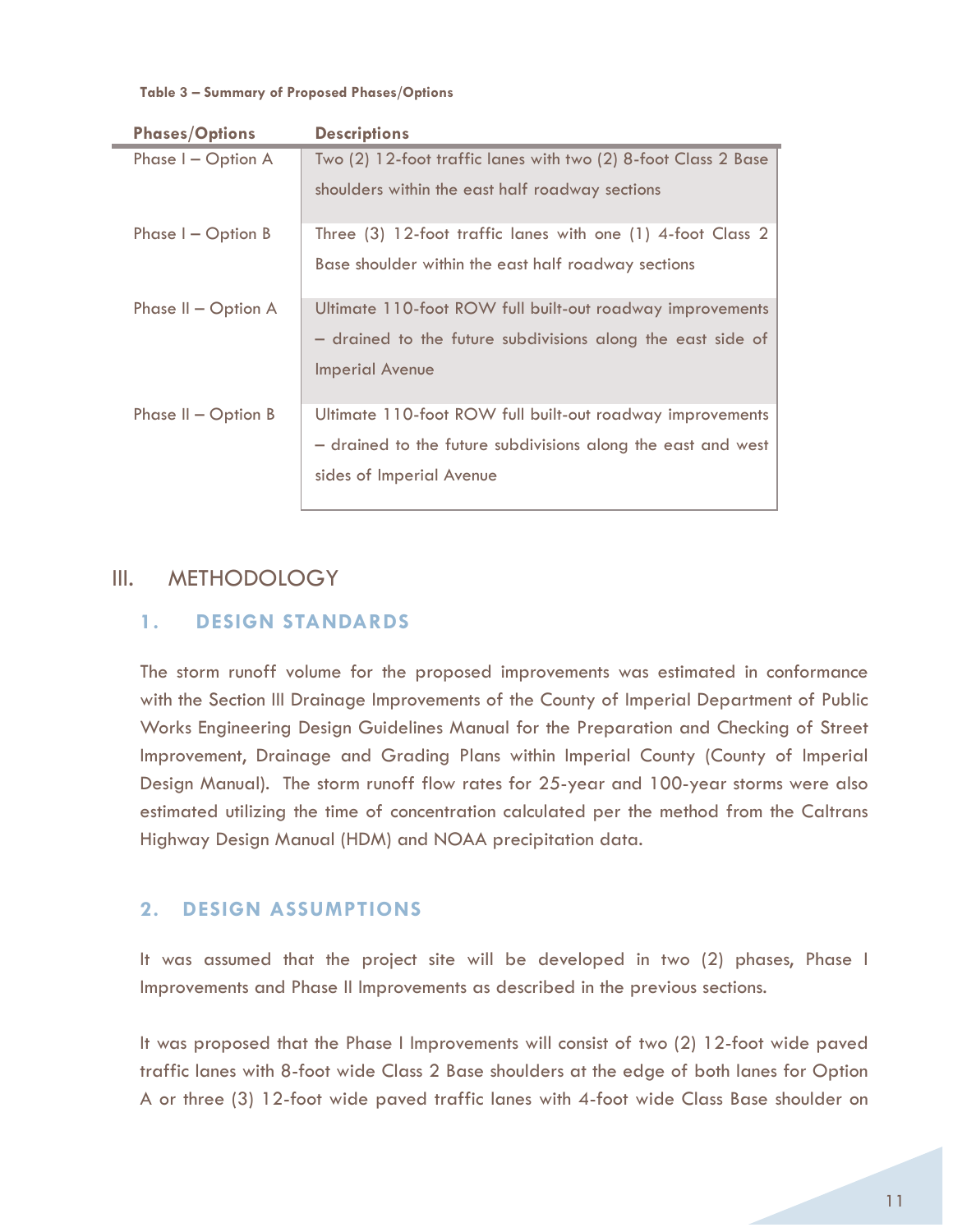one side along Imperial Avenue for Option B. The paved roadway sections will be superelevated toward easterly. Native earthen swale/linear retention basin was proposed to be constructed along the east edge of roadway sections of Imperial Avenue. The native earthen swale was sized to retain the 3-inch rainfall per the County of Imperial Design Manual. The native earthen swale was designed to have 1V:3H side slopes.

It was proposed that the Phase II Improvements will consist of a full built-out 110-foot ROW roadway sections. It was assumed that the runoff generated from the roadway sections will be drained into the adjacent future development/subdivisions along the east side (Option A) or both sides (Option B) 0of Imperial Avenue.

Preliminary design grades along the proposed centerline of Imperial Avenue were established. All the calculations included in this report were based on the preliminary centerline design grades and the two (2) phases proposed. The design grades will be finalized during the preparation of the improvement plans. There may be additional phases between the Phase I and Phase II Improvements as the timing of the future development and the undergrounding of Date Drain is unknown.

It was assumed that the detention period required for the retention basin to be emptied was 72 hours.

# **3. HYDROLOGIC ANALYSIS**

## A. Design Storm Runoff Volume, V (cf)

The storm runoff volumes were estimated using the peak rainfall depth of 3-inches per the County of Imperial Design Manual.

The storm runoff volume for the Project was calculated by using the Rational Method Formula:

Peak Runoff Volume,  $V = C \times I \times A$ 

Where:

|     | $=$ Runoff coefficient  | $= 1.0$                                   |  |
|-----|-------------------------|-------------------------------------------|--|
| $=$ | Rainfall depth (inches) | $=$ 3-inches $=$ 0.25 feet (Per County of |  |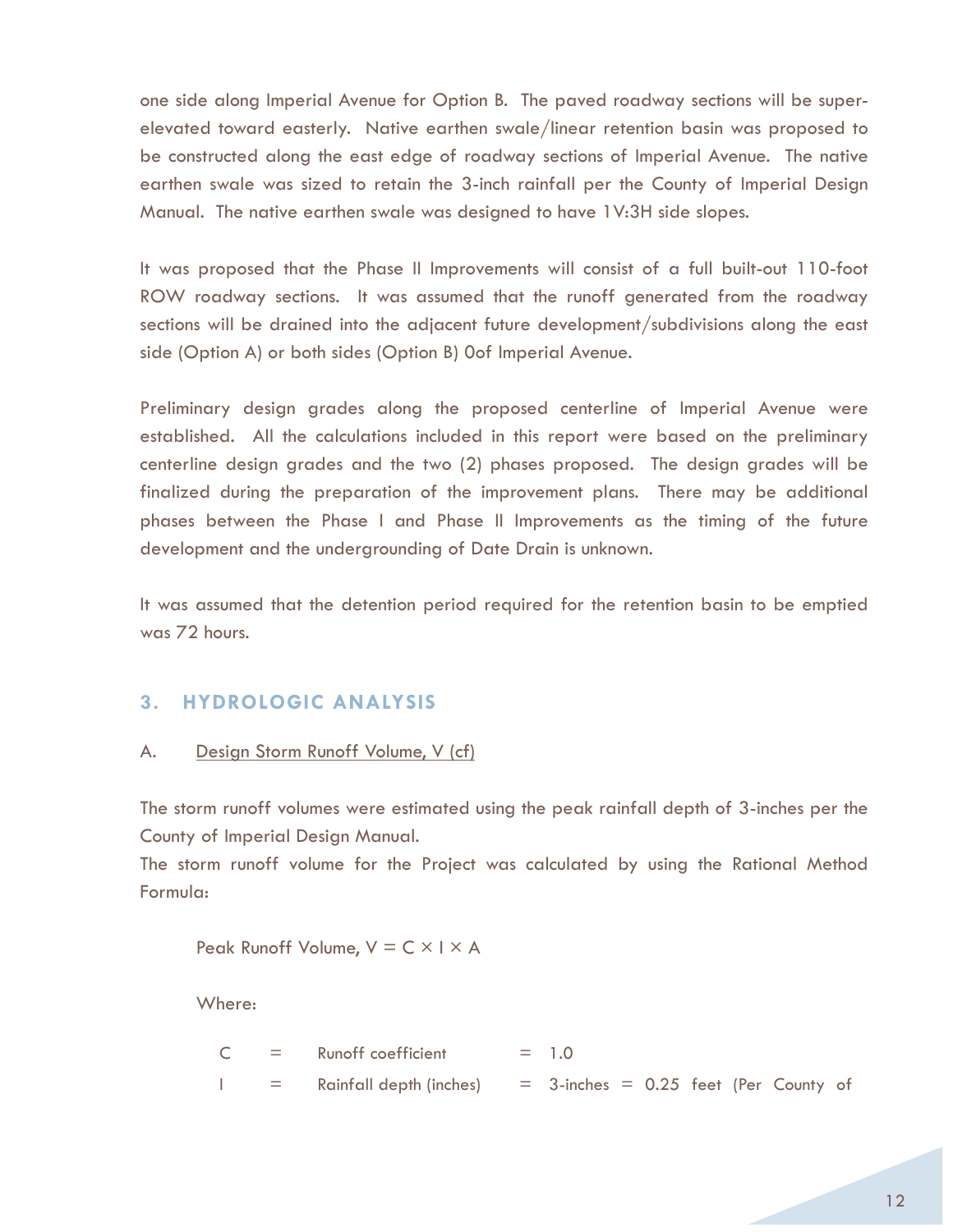Imperial Design Manual)

A  $=$  Drainage Area (ft<sup>2</sup>)  $=$  Area of each tributary area in ft<sup>2</sup>

The storm runoff volume was estimated for each existing and proposed tributary area.

The storm runoff volumes of the adjacent developed subdivisions were also calculated to evaluate if the existing retention basins have enough capacities to accept the 3-inch rainfall from the onsite improvements.

#### B. Design Storm Runoff Flow Rate, Q (cfs)

The times of concentration (Tc), intensities of rainfall in inches per hour (i), areas (A) and the peak runoff (Q) generated from a 25-year storm and a 100-year storm were calculated for the project as a reference and comparison with the design storm runoff volume estimated using the 3-inch rainfall.

a. Time of Concentration, Tc (min)

Time of Concentration for each proposed tributary area was calculated per Caltrans Highway Design Manual (HDM). Time of concentration for the watershed was determined by using the following equation.

 $Tc = T-sheet$  flow + T-shallow flow + T-concentrated flow.

Sheet flow travel time for the watershed was calculated by using the following simplified form of the Manning's kinematic equation:

$$
T_t = \frac{0.42L^{4/5} * n^{4/5}}{P_2^{1/2} * S^{2/5}}
$$

Where:

 $T_t$  = Travel time in minutes

 $L =$  Length of flow path in feet

- $S =$  Slope of flow in feet per feet
- n = Manning's roughness coefficient for sheet flow (see Table 816.6A of Caltrans HDM)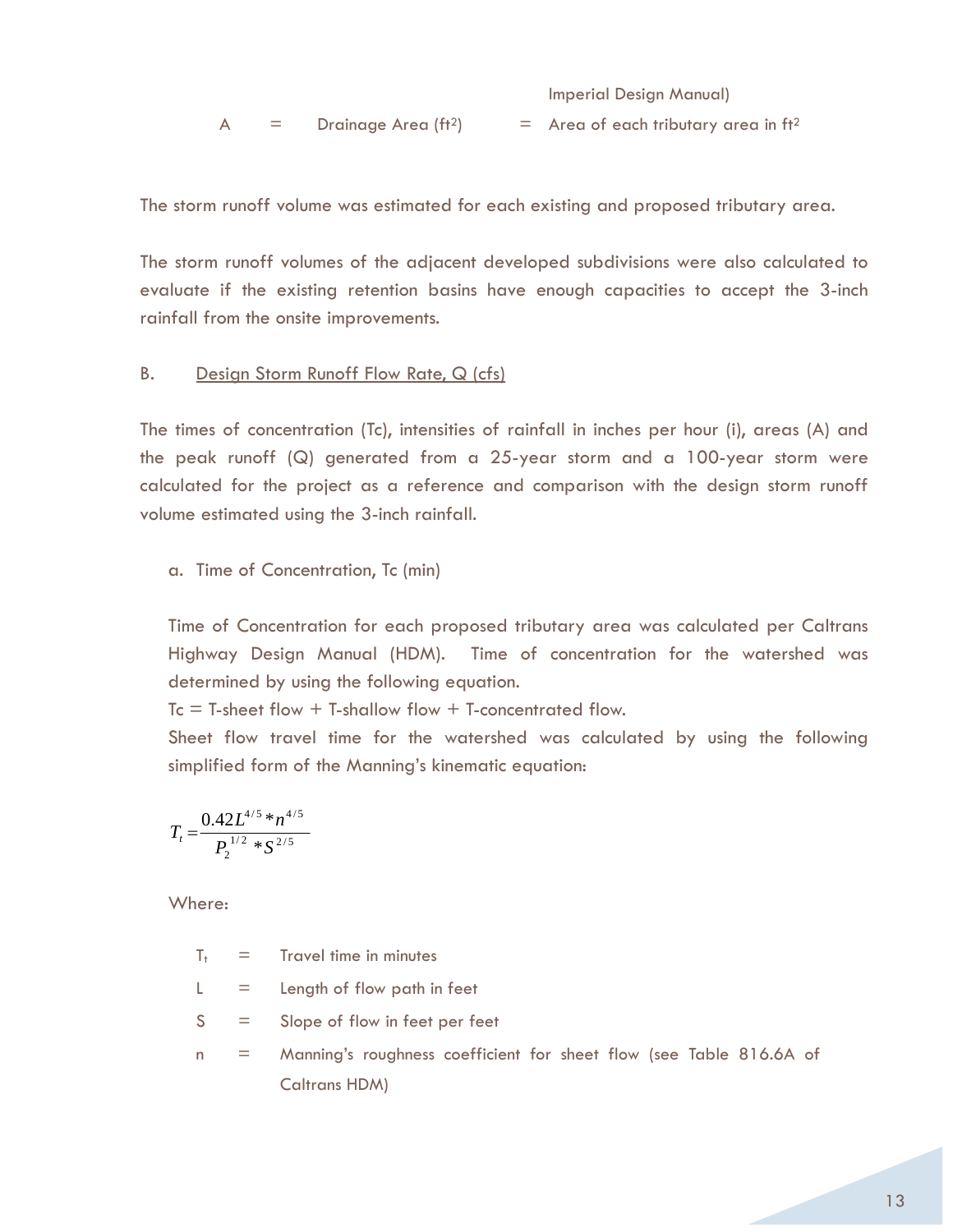$$
P_2
$$
 = 2-year, 24-hour rainfall depth in inches (0.82-inch in this case per NOAA – See Exhibit G)

Shallow concentrated flow travel time for the watershed was calculated by using Upland Method stated in the Caltrans HDM.

$$
V \text{ (ft/sec)} = (3.28) \cdot k \cdot S^{1/2}
$$

$$
T_{t} \text{(min.)} = \frac{L}{60V}
$$

Where:

| T.           | Travel time in minutes |
|--------------|------------------------|
|              | Travel length in feet  |
| $\vee$       | Velocity in feet/sec   |
| <sub>S</sub> | Slope in percent       |

Travel time for the channel flow was obtained by dividing the channel length by the channel flow velocity obtained by using Manning's equation assuming bankfull conditions.

V (ft/sec) = 
$$
\frac{1.486}{n} \cdot R^{2/3} \cdot S^{1/2}
$$

$$
T_t(min.) = \frac{L}{60V}
$$

Where:

 $V =$  Mean velocity in feet/sec

- n = Manning coefficient of roughness (See Table 864.3A of Caltrans HDM and Table B.3 of "Introduction to Highway Hydraulics" by FHWA included in Exhibit G).
- $S =$  Channel slope, in feet per feet

$$
R = \text{Hydraulic radius, in feet}
$$

$$
= \mathsf{A}/\mathsf{WP}
$$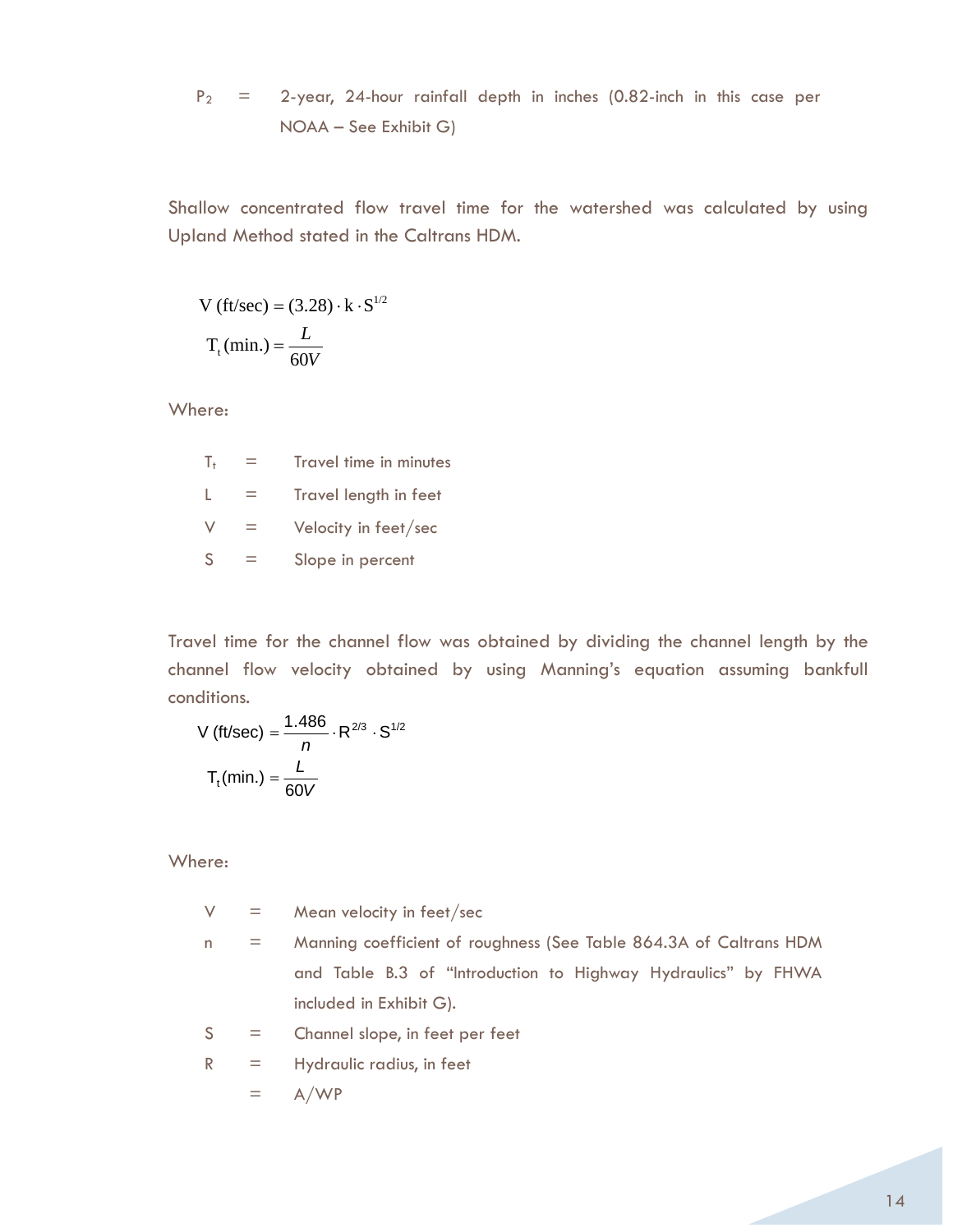$A =$  Cross sectional flow area, in square feet

 $WP =$  Wetted perimeter, in feet

The time of concentration for each tributary area was calculated for several flow segments.

The calculation results of the time of concentration for the corresponding tributary areas are shown on the spreadsheets included in Exhibit G.

b. Rainfall Intensity, I (in/hr)

Using the time of concentration, intensity of rainfall (i) in inches per hour was calculated. In order to obtain specific rainfall intensity for the time of concentration calculated for each tributary area, Rainfall Intensity Equation Calculations were completed utilizing data from NOAA Precipitation Frequency (Refer to Exhibit G). Rainfall Intensity Equations were formulated for a 25-year and 100-year storm events.

# **4. HYDRAULIC ANALYSIS**

Manning's equation was utilized for evaluating the existing storm drainage facilities and sizing the proposed storm drainage facilities. The Manning "n" value was determined from Caltrans HDM and "Introduction to Highway Hydraulics" by FHWA. Refer to Exhibit G for the FHWA roughness coefficients.

# IV. CALCULATIONS

The existing and proposed storm runoff volumes from the Phase I and Phase II Improvements are estimated using the methods described in Section III above. The storm runoff volumes to be stored and flow rates to be considered for the design storm for the Phase I and Phase II Improvements were calculated, utilizing the preliminary design grades established along Imperial Avenue.

Existing storm runoff volumes were utilized to analyze the existing drainage facilities within the adjacent subdivisions along Imperial Avenue. Proposed storm runoff volume estimated for each tributary area was calculated and utilized to size the proposed storm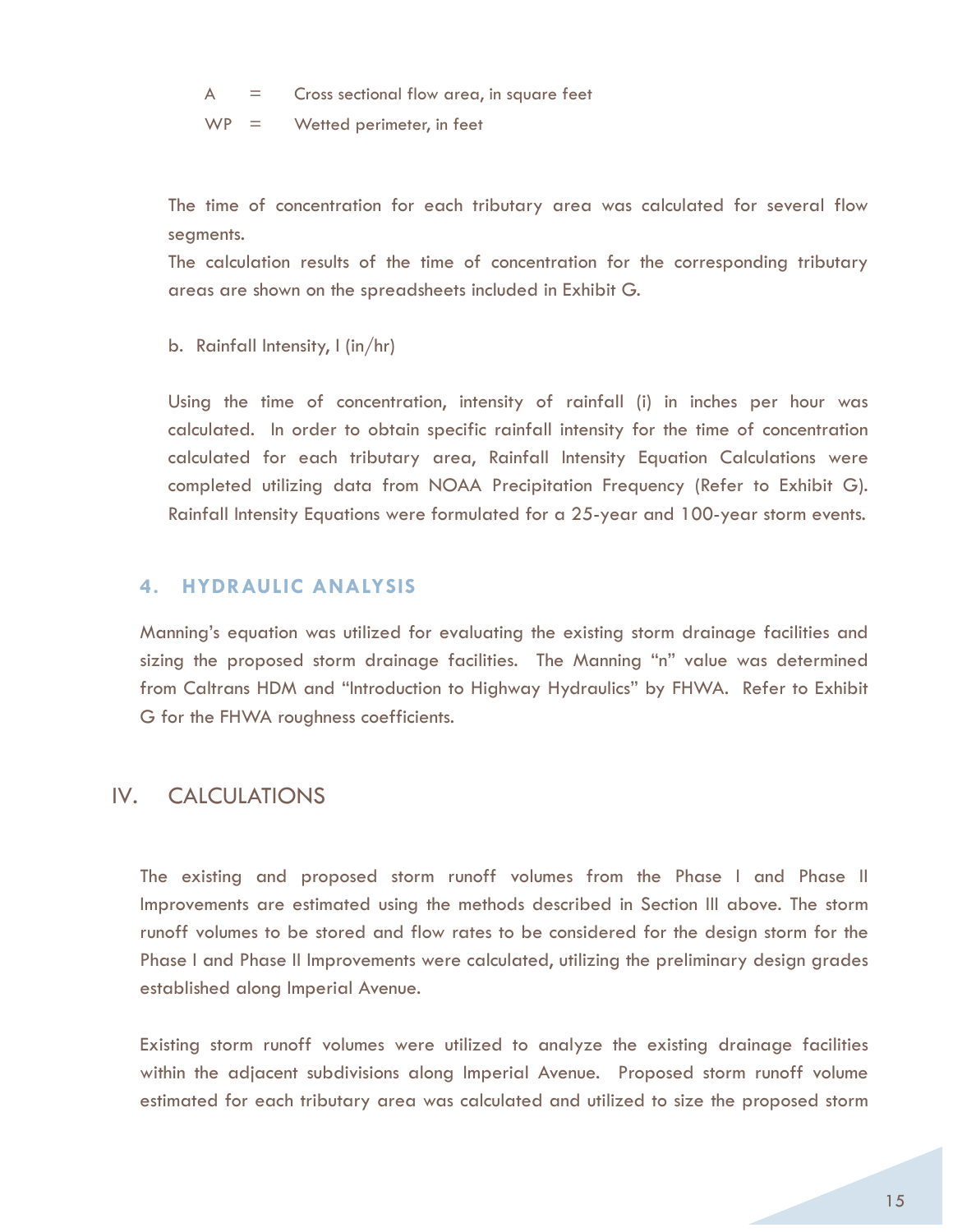drainage facilities. Hydrologic and hydraulic calculations were included in Exhibit G. Summary of each calculation completed was illustrated in the tables below.

## **1. EXISTING STORM RUNOFF VOLUMES**

Existing storm runoff volume of each existing tributary area was calculated. The capacities of the existing retention basins at the Farmer Estates Subdivision (AE3) and Buena Vista Park Subdivision (AE6) were also estimated as illustrated in the table below.

**Table 4 – Summary of Runoff Volumes and Retention Capacities of Existing Retention Basins for Existing Tributary Areas** 

| Area<br>No.     | <b>Area</b>        |        | <b>Runoff Volume</b> | <b>Existing Retention Basin</b><br><b>Capacity</b> |  |
|-----------------|--------------------|--------|----------------------|----------------------------------------------------|--|
|                 | (FT <sup>2</sup> ) | (ACRE) | (FT <sup>3</sup> )   | (FT <sup>3</sup> )                                 |  |
| AE1             | 13,617,065.03      | 312.60 | 3,404,266.26         | N/A                                                |  |
| AE <sub>2</sub> | 3,420,306.15       | 78.52  | 855,076.54           | N/A                                                |  |
| AE3             | 2,311,333.23       | 53.06  | 577,833.31           | 587,207.60                                         |  |
| AE4             | 2,182,802.59       | 50.11  | 545,700.65           | N/A                                                |  |
| AE5             | 3,588,552.55       | 82.38  | 897,138.14           | N/A                                                |  |
| AE6             | 5,120,005.15       | 117.54 | 1,280,001.29         | 1,320,817.5                                        |  |
| AE7             | 3,664,840.70       | 84.13  | 916,210.18           | N/A                                                |  |

It appears that the existing retention basins at the existing subdivisions were adequately sized for a 3-inch rainfall storm event.

# **2. PHASE I IMPROVEMENTS**

Native earthen swales/linear retention basins were sized to store the entire runoff volumes generated from two (2) 12-foot paved traffic lanes and two (2) 8-foot Class 2 Base shoulders (Option A) or three (3) 12-foot paved traffic lanes and one (1) 4-foot wide Class 2 Base shoulder (Option B) along Imperial Avenue, Wake Avenue and Danenberg Drive for the Phase I Improvements.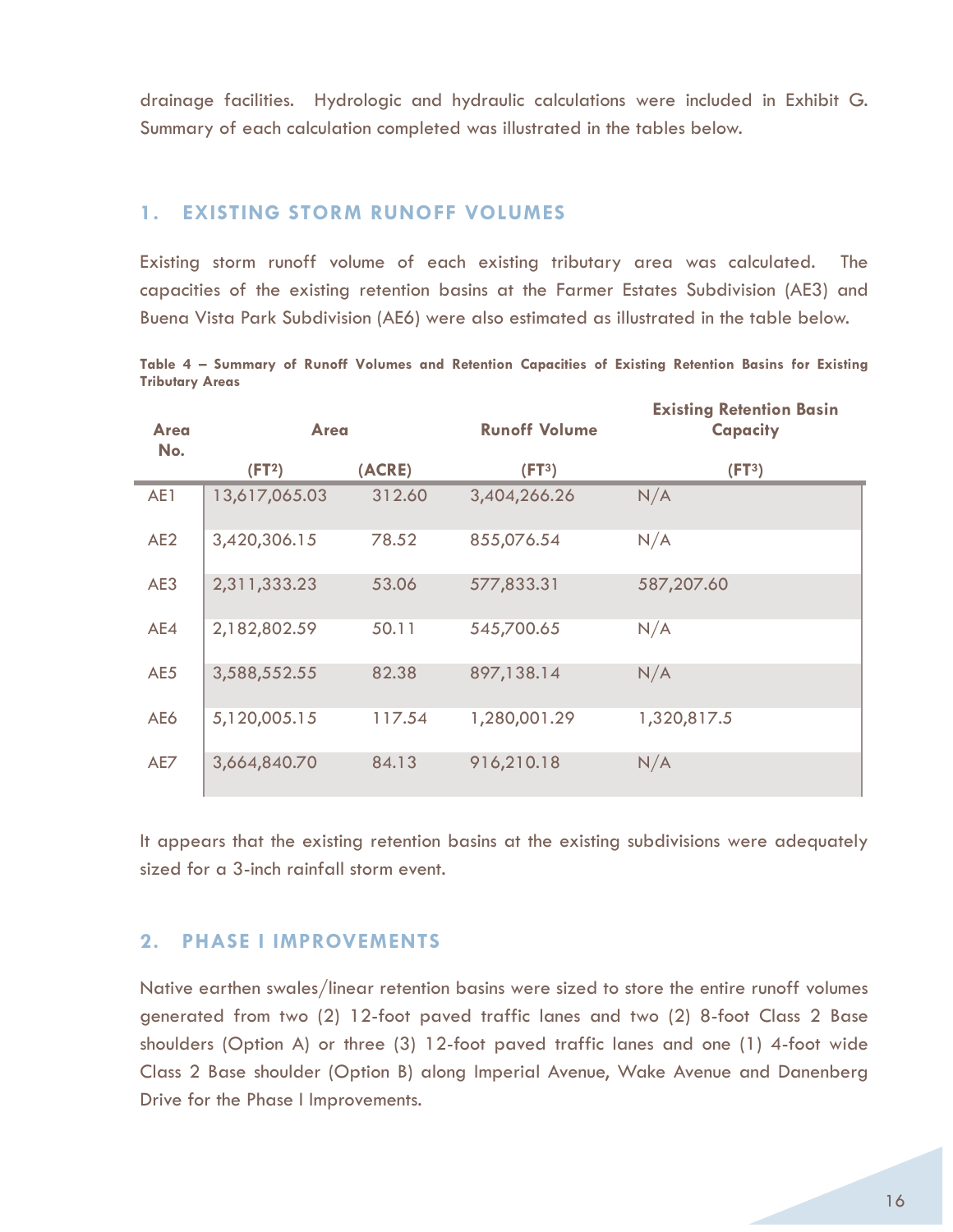| <b>Street</b><br><b>Name</b> | <b>Tributary</b><br>Area | <b>Swale/Strip</b><br><b>Retention Basin</b><br>No.    | <b>Runoff Volume</b> | <b>Swale/Retention</b><br><b>Basin Storage</b><br>Capacity |
|------------------------------|--------------------------|--------------------------------------------------------|----------------------|------------------------------------------------------------|
|                              |                          |                                                        | (FT <sup>3</sup> )   | (FT <sup>3</sup> )                                         |
| <b>Danenberg Drive</b>       | $AP$ 4-2                 | Swale #6                                               | 7,885.33             | 7,990.72                                                   |
| (North Half)                 |                          |                                                        |                      |                                                            |
| <b>Wake Avenue</b>           | AP 4-3                   | Swale #9                                               | 6,000                | 9,640                                                      |
| (South Half)                 |                          |                                                        |                      |                                                            |
| <b>Wake Avenue</b>           | AP 4-4                   | Swale #10                                              | 6,000                | 9,640                                                      |
| (North Half)                 |                          |                                                        |                      |                                                            |
| <b>Imperial Avenue</b>       | AP 14*                   | N/A                                                    | 7,529.77             | N/A                                                        |
| (East Half)                  | AP 15                    | Swale #7 & #8                                          | 17,825.17            | 18,902.80                                                  |
|                              | AP 16                    | Swale #4/WTP<br><b>Central Retention</b><br>Basin $#1$ | 9,277.51             | 62,577.23                                                  |
|                              | AP 17                    | Swale #5/WTP<br><b>Central Retention</b><br>Basin $#1$ | 9,291.84             |                                                            |
|                              | AP 18**                  | N/A                                                    | 18,117.18            | N/A                                                        |
|                              | AP 19                    | Swale #1, #2, and<br>#3                                | 36,351.40            | 37,697.38                                                  |

**Table 5 – Summary of Runoff Volumes for Proposed Tributary Areas and Storage Capacities of Proposed Retention Basins/ Swales for Phase I Improvements** 

\* Retention Basin/ Swale design for the Tributary Area will be determined based on the final Caltrans design of the Interchange at the intersection of Interstate 8 and S. Imperial Avenue.

\*\* Tributary Area AP18 consists of the existing Imperial Avenue Roadway Section from Manuel Ortiz Avenue to Valleyview Avenue in the Buena Vista Park Subdivision (BVPS). Runoff from this area is drained via the existing storm drainage infrastructure into the existing BVPS Retention Basin.

The native earthen swales/linear retention basins alog the roadway sections and the central retention basin, Retention Basin #1, at the City of El Centro Water Treatment Plant were adequately sized to store the design runoff volume based on a 3-inch rainfall storm event.

The full flow capacities of the proposed swales were calculated using the Manning's Equation as illustrated in the table below.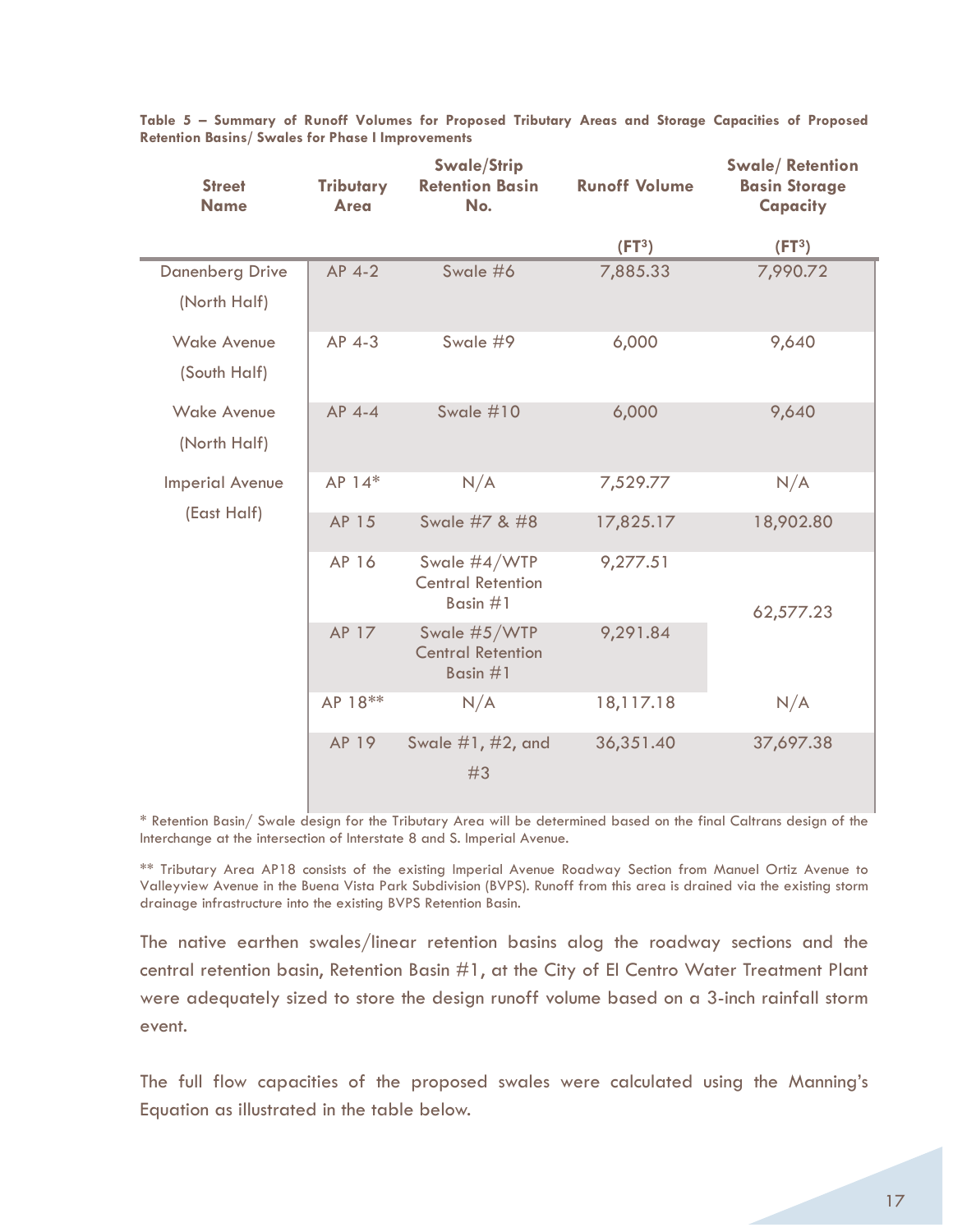| <b>Street</b>                             | <b>Tributary</b>    | <b>Retention</b><br>Basin/                          | Full<br>Flow<br><b>Depth</b> | <b>Bottom</b><br><b>Width</b> | Top<br><b>Width</b> | Swale<br>FL<br>Slope | <b>Full Flow</b><br>Capacity | Swale/<br><b>Retention</b><br><b>Basin</b><br><b>Storage</b><br><b>Capacity</b> |
|-------------------------------------------|---------------------|-----------------------------------------------------|------------------------------|-------------------------------|---------------------|----------------------|------------------------------|---------------------------------------------------------------------------------|
| <b>Name</b>                               | <b>Area</b>         | <b>Swale No.</b>                                    | (FT)                         | (FT)                          | (FT)                | (%)                  | (CFS)                        | (FT <sup>3</sup> )                                                              |
| Danenberg<br><b>Drive</b><br>(North Half) | AP 4-2              | Swale #6                                            | 3                            | $\mathbf 0$                   | 18                  | 0.32                 | 82.00                        | 7,990.72                                                                        |
| Wake<br>Avenue<br>(South Half)            | AP 4-3              | Swale #9                                            | 3                            | $\mathsf{O}\xspace$           | 18.0                | 0.27                 | 76.74                        | 9,640                                                                           |
| Wake<br>Avenue<br>(North Half)            | AP 4-4              | Swale #10                                           | 3                            | $\mathsf{O}\xspace$           | 18.0                | 0.27                 | 76.74                        | 9,640                                                                           |
|                                           | AP 14*1             |                                                     |                              |                               | N/A                 |                      |                              |                                                                                 |
|                                           | AP 15               | Swale #7                                            | 3                            | $\mathsf{O}\xspace$           | 18.0                | 0.10                 | 45.86                        | 18,902.80                                                                       |
|                                           |                     | Swale #8                                            | 2.25                         | $\mathsf{O}\xspace$           | 13.50               | 0.21                 | 30.86                        |                                                                                 |
| Imperial                                  | AP 16               | Swale<br>#4/WTP<br>Central<br>Retention<br>Basin #1 | 1.50                         | $\mathsf{O}\xspace$           | 9.0                 | 0.42                 | 14.80                        |                                                                                 |
| Avenue<br>(East Half)                     | AP 17               | Swale<br>#5/WTP<br>Central<br>Retention<br>Basin #1 | 1.50                         | $\mathsf{O}\xspace$           | 9.0                 | 0.21                 | 10.47                        | 62,577.23                                                                       |
|                                           |                     | <b>WTP</b><br>Central<br>Retention<br>Basin #1      | 3                            | 12                            | 36                  | 0.10                 | N/A                          |                                                                                 |
|                                           | AP 18 <sup>*2</sup> |                                                     |                              |                               | N/A                 |                      |                              |                                                                                 |
|                                           | AP 19               | Swale #1                                            | 3.0                          | $\mathsf{O}\xspace$           | 18.0                | 0.17                 | 59.79                        | 37,697.38                                                                       |

**Table 6 – Summary of Full Flow Capacities of Proposed Swales /Retention Basins Capacities for Phase I Improvements**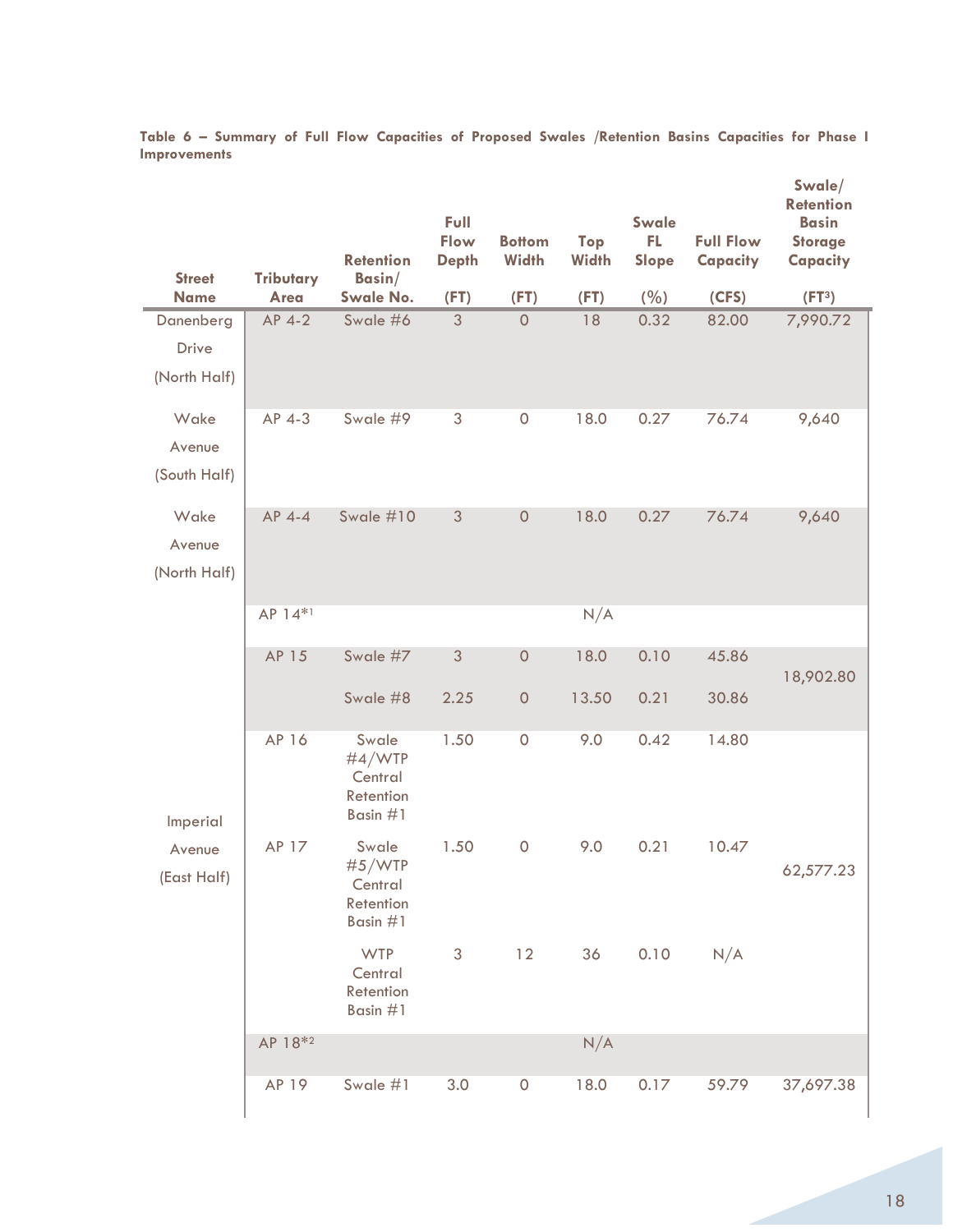| <b>Street</b><br><b>Name</b> | <b>Tributary</b><br><b>Area</b> | <b>Retention</b><br>Basin/<br><b>Swale No.</b> | Full<br><b>Flow</b><br><b>Depth</b><br>(FT) | <b>Bottom</b><br><b>Width</b><br>(FT) | Top<br><b>Width</b><br>(FT) | Swale<br>FL.<br>Slope<br>(%) | <b>Full Flow</b><br>Capacity<br>(CFS) | Swale/<br><b>Retention</b><br><b>Basin</b><br><b>Storage</b><br>Capacity<br>(FT <sup>3</sup> ) |
|------------------------------|---------------------------------|------------------------------------------------|---------------------------------------------|---------------------------------------|-----------------------------|------------------------------|---------------------------------------|------------------------------------------------------------------------------------------------|
|                              |                                 | Swale #2                                       | 2.33                                        | $\overline{4}$                        | 18.00                       | 0.10                         | 42.34                                 |                                                                                                |
|                              |                                 | Swale $#3*3$                                   | 2.0                                         | $\overline{4}$                        | 16.0                        | 0.10                         | 30.34                                 |                                                                                                |

\*1 Retention Basin/ Swale design for the Tributary Area will be determined based on the final Caltrans design of the Interchange at the intersection of Interstate 8 and S. Imperial Avenue.

\*2 Tributary Area AP18 consists of the existing Imperial Avenue Roadway Section from Manuel Ortiz Avenue to Valleyview Avenue in the Buena Vista Park Subdivision (BVPS). Runoff from this area is drained via the existing Storm drainage Infrastructure into the existing BVPS Retention Basin.

\*3 Swale #3 is located along the south half of Valleyview Avenue, extended easterly from Imperial Avenue.

Using a design percolation rate, including the safety factor, the storm runoff volume which can be percolated/dispersed within 72 hours detention period shall be estimated during the final design process for each future development to occur along Imperial Avenue.

# **3. PHASE II IMPROVEMENTS**

Storm runoff flow rates for a 25-year, 24-hour storm and 100-year, 24-hour storm were estimated for the Phase II Improvements as illustrated in the table below.

**Table 7 – Summary of Runoff Flow Rates for Proposed Ultimate Roadway Improvements (Phase II Improvements)** 

|         |                    |        |                                 |       | Storm Flow for a 25<br>year - 24 hour storm |                 | Storm Flow for a 100<br>year - 24 hour storm |                 |
|---------|--------------------|--------|---------------------------------|-------|---------------------------------------------|-----------------|----------------------------------------------|-----------------|
| Area    |                    | Area   | <b>Coefficient</b><br>of Runoff | Tc    | <b>Intensity</b>                            | <b>Flowrate</b> | <b>Intensity</b>                             | <b>Flowrate</b> |
| No.     | (FT <sup>2</sup> ) | (ACRE) |                                 | (HRS) | (INCH/HR)                                   | (CFS)           | (INCH/HR)                                    | (CFS)           |
| $AP4-2$ | 31,541             | 0.72   | 0.95                            | 0.121 | 3.807                                       | 2.62            | 5.492                                        | 3.78            |
| $AP4-3$ | 50,963             | 1.17   | 0.95                            | 0.233 | 2.491                                       | 2.77            | 3.582                                        | 3.98            |
| $AP4-4$ | 50,883             | 1.17   | 0.95                            | 0.233 | 2.491                                       | 2.76            | 3.582                                        | 3.98            |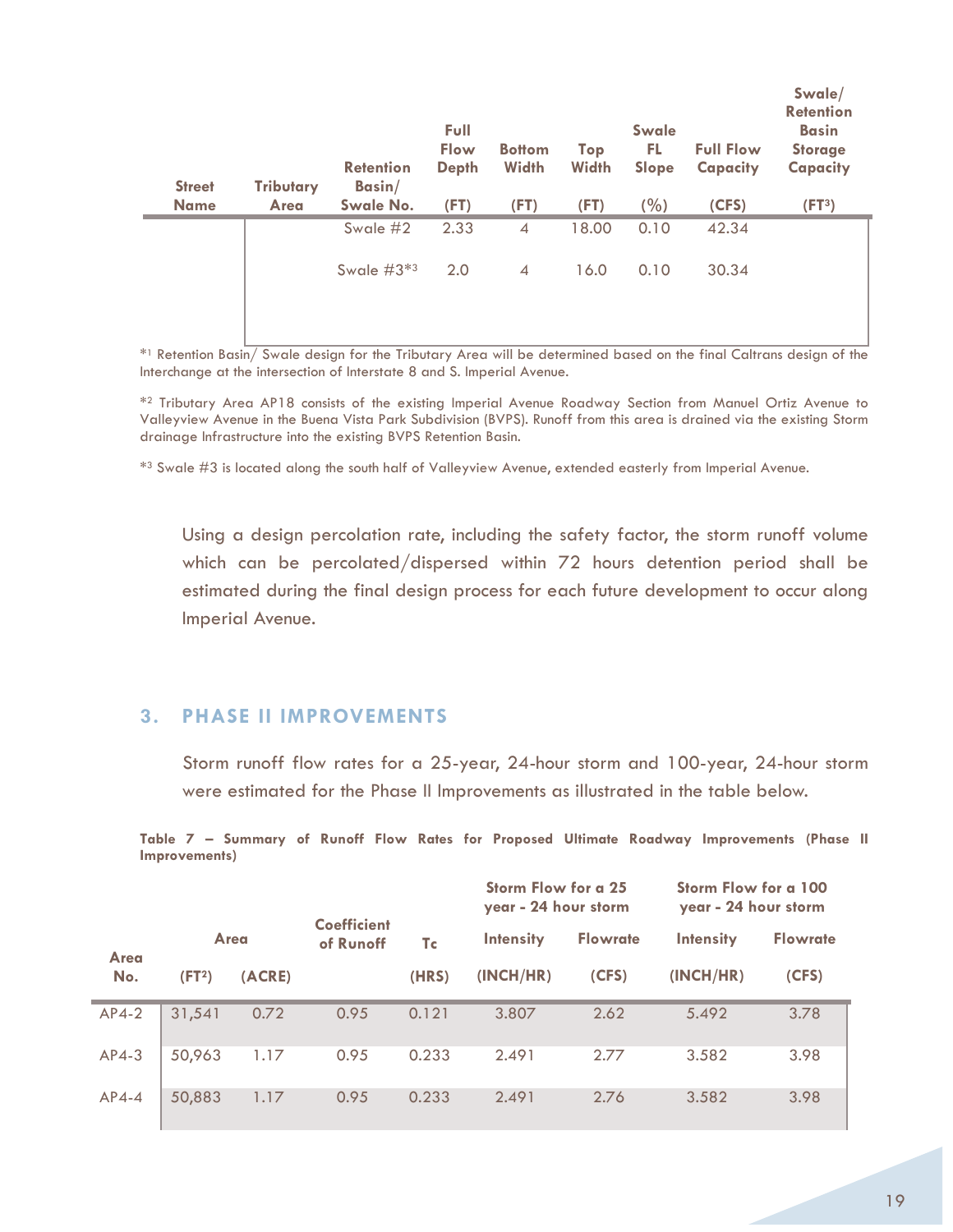|      |                          |        |                                 |       | Storm Flow for a 25<br>year - 24 hour storm |                 | Storm Flow for a 100<br>year - 24 hour storm |                 |
|------|--------------------------|--------|---------------------------------|-------|---------------------------------------------|-----------------|----------------------------------------------|-----------------|
| Area | Area                     |        | <b>Coefficient</b><br>of Runoff | Tc    | <b>Intensity</b>                            | <b>Flowrate</b> | <b>Intensity</b>                             | <b>Flowrate</b> |
| No.  | (FT <sup>2</sup> )       | (ACRE) |                                 | (HRS) | (INCH/HR)                                   | (CFS)           | (INCH/HR)                                    | (CFS)           |
| AP8  | 145,40<br>$\mathfrak{S}$ | 3.34   | 0.95                            | 0.635 | 1.294                                       | 4.10            | 1.851                                        | 5.87            |
|      |                          |        |                                 |       |                                             |                 |                                              |                 |
| AP9  | 72,467                   | 1.66   | 0.95                            | 0.271 | 2.256                                       | 3.57            | 3.242                                        | 5.12            |
| AP10 | 37,110                   | 0.85   | 0.95                            | 0.124 | 3.747                                       | 3.03            | 5.405                                        | 4.37            |
| AP11 | 37,167                   | 0.85   | 0.95                            | 0.115 | 3.943                                       | 3.20            | 5.689                                        | 4.61            |
| AP12 | 71,279                   | 1.64   | 0.95                            | 0.217 | 2.606                                       | 4.05            | 3.749                                        | 5.83            |
| AP13 | 73,981                   | 1.70   | 0.95                            | 0.098 | 4.371                                       | 7.05            | 6.313                                        | 10.18           |
| AP14 | 30,119                   | 0.69   | 0.95                            | 0.098 | 4.371                                       | 2.87            | 6.313                                        | 4.15            |
| AP15 | 71,301                   | 1.64   | 0.95                            | 0.217 | 2.606                                       | 4.05            | 3.749                                        | 5.83            |
| AP16 | 37,110                   | 0.85   | 0.95                            | 0.115 | 3.943                                       | 3.19            | 5.689                                        | 4.60            |
| AP17 | 37,167                   | 0.85   | 0.95                            | 0.124 | 3.747                                       | 3.04            | 5.405                                        | 4.38            |
| AP18 | 72,469                   | 1.66   | 0.95                            | 0.279 | 2.212                                       | 3.50            | 3.178                                        | 5.02            |
| AP19 | 145,40<br>$\ddot{\circ}$ | 3.34   | 0.95                            | 0.623 | 1.310                                       | 4.16            | 1.875                                        | 5.95            |

Design storm runoff volume for each proposed tributary area for the Phase II Improvements, consisting of a full built-out roadway sections within 110-foot right-of way, was calculated for a 3-inch rainfall storm event.

|  |  |  |  |  |  | Table 8 – Summary of Runoff Volumes for Proposed Ultimate Roadway Improvements (Phase II Improvements) |
|--|--|--|--|--|--|--------------------------------------------------------------------------------------------------------|
|--|--|--|--|--|--|--------------------------------------------------------------------------------------------------------|

| Area No. |                    | <b>Area</b> | <b>Runoff Volume</b> | <b>Runoff Discharge</b>                              |
|----------|--------------------|-------------|----------------------|------------------------------------------------------|
|          | (FT <sup>2</sup> ) | (ACRE)      | (FT <sup>3</sup> )   | Location                                             |
| $AP4-2$  | 31,541             | 0.72        | 7,885.33             | <b>Proposed Desert</b><br><b>Village Subdivision</b> |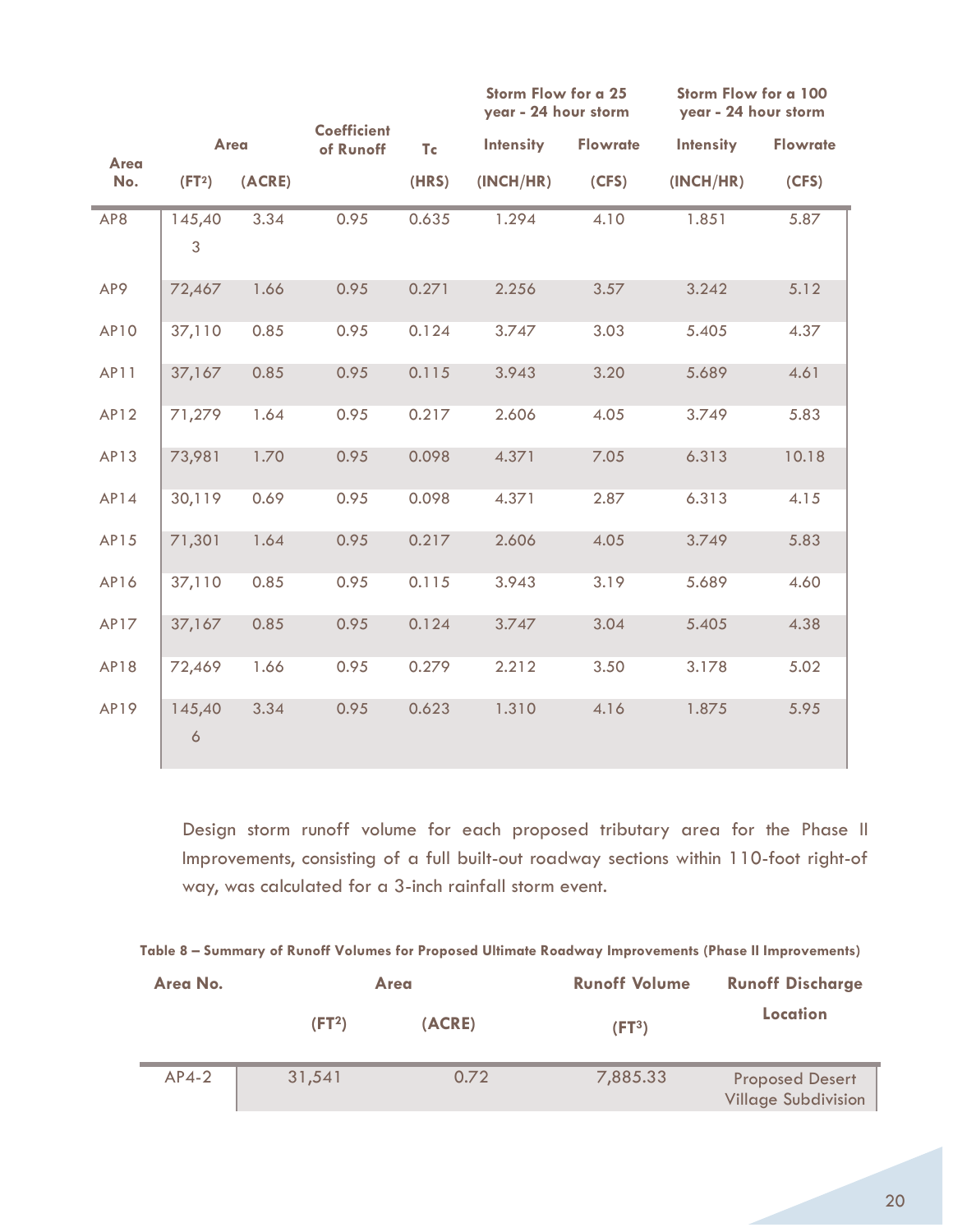| Area No.    | <b>Area</b>        |        | <b>Runoff Volume</b> | <b>Runoff Discharge</b>                              |
|-------------|--------------------|--------|----------------------|------------------------------------------------------|
|             | (FT <sup>2</sup> ) | (ACRE) | (FT <sup>3</sup> )   | <b>Location</b>                                      |
| $AP4-3$     | 50,963             | 1.17   | 12,740.74            | Unit 6                                               |
| $AP4-4$     | 50,883             | 1.17   | 12,720.69            |                                                      |
| AP8         | 145,403            | 3.34   | 36,350.87            |                                                      |
| AP9         | 72,467             | 1.66   | 18,116.82            | <b>TBD</b>                                           |
| <b>AP10</b> | 37,110             | 0.85   | 9,277.51             | <b>Future Subdivisions</b><br>along West Side of     |
| AP11        | 37,167             | 0.85   | 9,291.84             | <b>Imperial Avenue</b>                               |
| <b>AP12</b> | 71,279             | 1.64   | 17,819.74            |                                                      |
| AP13        | 73,981             | 1.70   | 18,495.25            | City of El Centro<br><b>Water Treatment</b><br>Plant |
| AP14        | 30,119             | 0.69   | 7,529.77             | <b>Proposed Desert</b><br><b>Village Subdivision</b> |
| AP15        | 71,301             | 1.64   | 17,825.17            | Unit 6                                               |
| <b>AP16</b> | 37,110             | 0.85   | 9,277.51             | City of El Centro<br><b>Water Treatment</b>          |
| <b>AP17</b> | 37,167             | 0.85   | 9,291.84             | Plant                                                |
| <b>AP18</b> | 72,469             | 1.66   | 18,117.18            | <b>Buena Vista</b><br>Subdivision<br>(Existing)      |
| <b>AP19</b> | 145,406            | 3.34   | 36,351.40            | <b>Proposed Linda</b><br><b>Vista Subdivision</b>    |

It was assumed that the design storm runoff generated from the proposed ultimate roadway improvements for the Phase II Improvements shall be stored at the future retention basins to be constructed with the development of the future subdivisions along the Imperial Avenue Extension Project. The onsite design storm runoff volume from AP 4-2, AP 4-3, and AP 4-4 from the future subdivisions and the off-site (Imperial Avenue half roadway sections) design storm runoff from AP 14 and AP 15 shall be conveyed through proposed storm drainage facilities and stored at the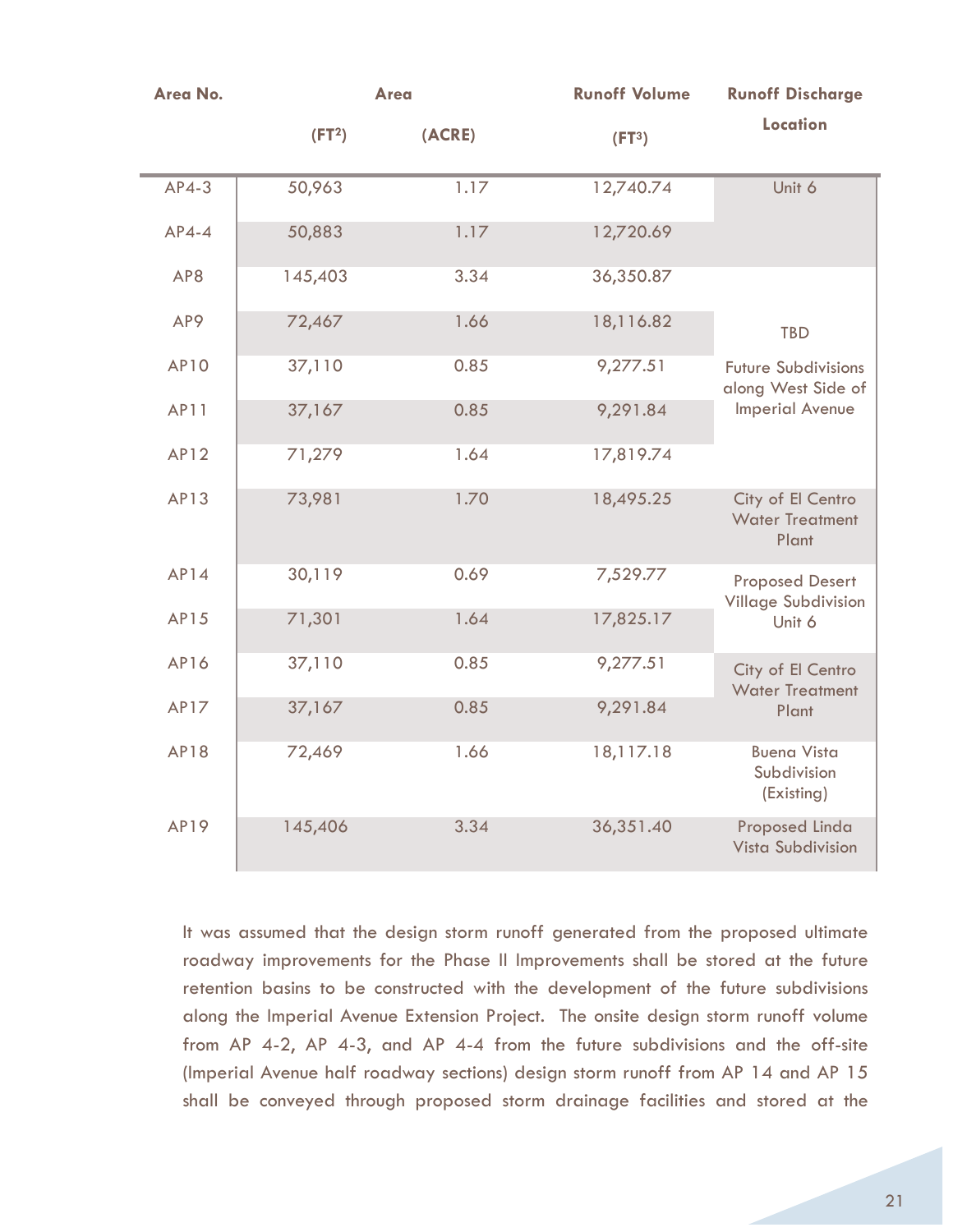future retention basin to be constructed at the proposed Desert Village Subdivision Unit 6.

The design storm runoff generated from the Imperial Avenue west half roadway sections along the east side of the Farmer Estates Subdivision (AP 3) and also from the east-half roadway sections of Imperial Avenue along the west side of the City of El Centro Water Treatment Plant (AP 16 and AP 17) shall be directed and stored at the Central Retention Basin, Retention Basin #1, proposed to be installed at the City of El Centro Water Treatment Plant.

The storm runoff generated from the existing east half paved roadway sections of Imperial Avenue along the west side of the Buena Vista Park Subdivision (AP 18) was designed to be stored at the existing retention basin within the Buena Vista Park Subdivision.

The design storm runoff generated from the east-half roadway sections of Imperial Avenue between Valleyview Avenue and McCabe Road (AP 19) shall be stored in the future retention basin to be constructed within the proposed Linda Vista Subdivision.

The design storm runoff generated from the west-half roadway sections of Imperial Avenue between Wake Avenue and McCabe Road shall be directed and stored at future retention basins to be constructed within the future subdivisions along the west side of Imperial Avenue.

# V. PRELIMINARY RESULTS AND RECOMMENDATIONS

Hydrologic and hydraulic analyses were completed utilizing the methodologies presented in the County of Imperial Design Manual. A 3-inch rainfall with runoff coefficient with no soil absorption reduction factor  $(C = 1)$  was utilized to analyze the capacity of the proposed storm drainage facilities. A 100-year, 24-hour storm event was also evaluated whether a minimum two (2) 12-foot wide paved traffic lanes can be maintained at all times after the completion of the ultimate roadway improvements, Phase II Improvements, of the Imperial Avenue Extension Project.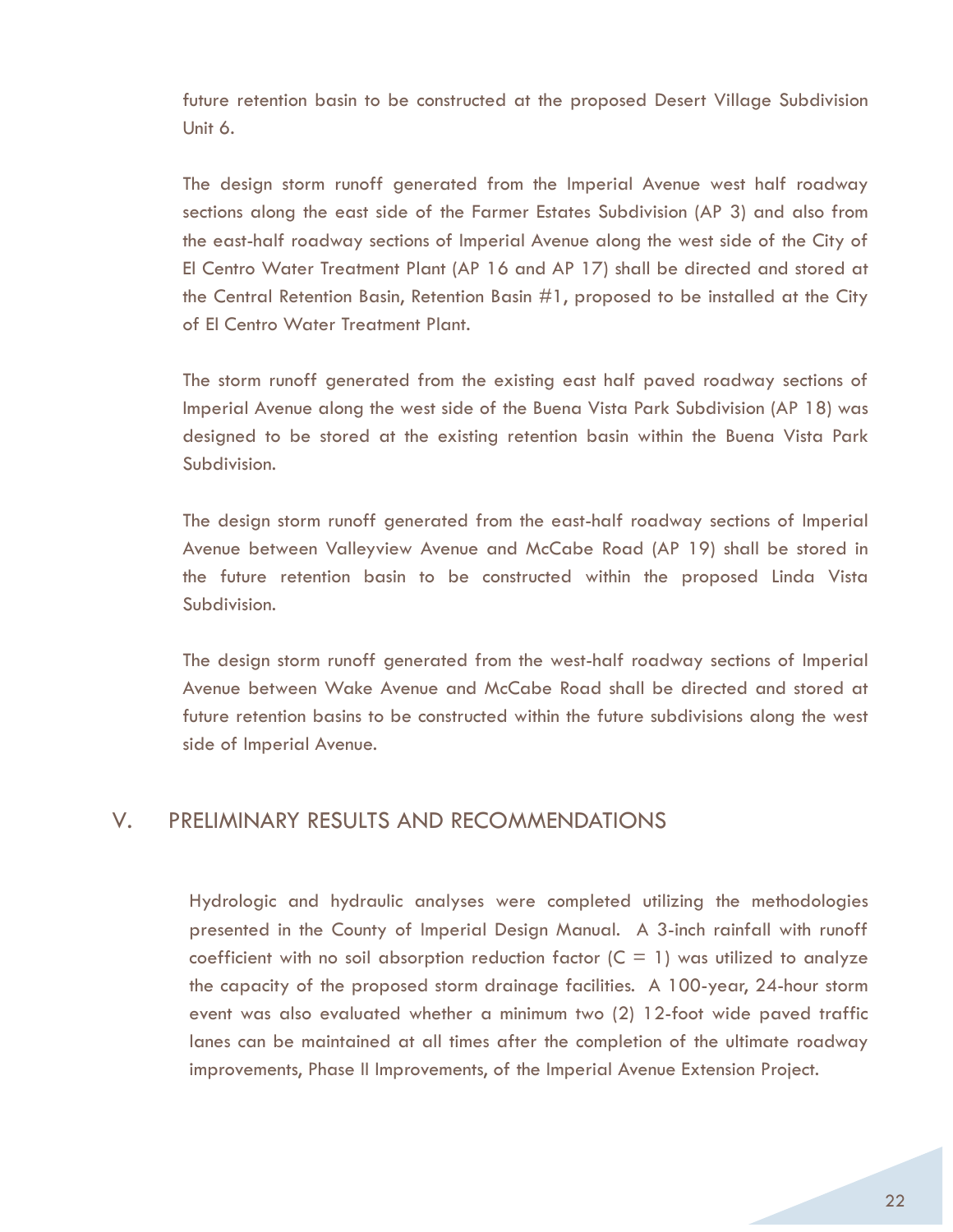# **1. DESIGN ASSUMPTIONS**

#### A. Phase I and Phase II Improvements

The proposed improvements were assumed to be constructed in two (2) phases, Phase I and Phase II Improvements. Two (2) options were proposed for each phase. The City of El Centro shall select one (1) option for each phase or develop alternative options/phases. The phases/options proposed are as listed below:

Phase I Improvements will consist of the construction of two (2) lanes (Option A) or three (3) lanes (Option B) roadway along Imperial Avenue between McCabe Road and I-8. Side street roadway sections along Wake Avenue and Danenberg Drive shall also be constructed extending westerly from the existing pavement ends to Imperial Avenue. The intersections at Manuel Ortiz Avenue and at Valleyview Avenue shall also be completed to provide accesses to these two (2) existing side streets from Imperial Avenue.

Phase II Improvements will consist of the construction of the 110-foot wide (Right-of-Way) full width roadway sections along Imperial Avenue in addition to the Phase I Improvements. The storm runoff generated from the Phase II Improvements shall be drained into the proposed subdivisions along the east side only (Option A) or both sides (Option B) of Imperial Avenue.

#### B. IID Drainage Facilities

The entire length of Dahlia Lateral located along the east side of Imperial Avenue between McCabe Road and Danenberg Drive shall be undergrounded prior to the construction of the east two (2) or three (3) lanes roadway sections (Phase I Improvements).

A portion or the entire length of Date Drain shall be undergrounded prior to the construction of the west half of the Imperial Avenue Extension roadway sections (prior to the Phase II Improvements).

It was assumed that IID will allow the City of El Centro to utilize the existing underground irrigation/drain pipelines connected to Date Drain to drain the excess storm runoff generated from the Imperial Avenue Extension Project.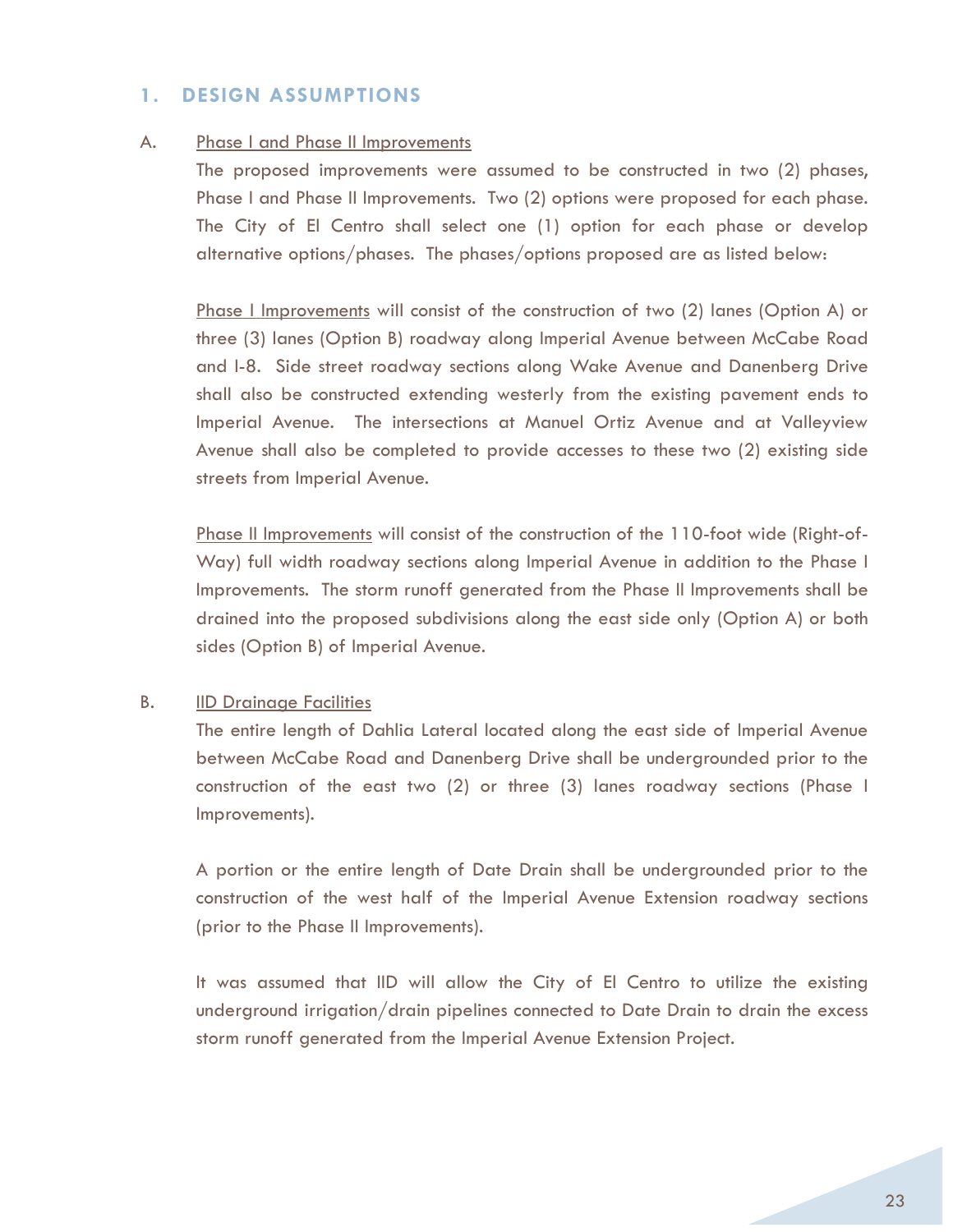#### C. Caltrans Drainage Facilities

Caltrans is currently designing a new interchange at the intersection of I-8 and Imperial Avenue. Caltrans will extend a segment of Imperial Avenue southerly from the I-8 interchange to connect the new access ramp to the Imperial Avenue Extension Project. It was assumed that Caltrans undertake the storm runoff generated from the proposed interchange and extend the access ramp to Imperial Avenue up to the construction limits. It was assumed that the storm runoff generated from the Caltrans improvements shall not drain into the City of El Centro's proposed storm drainage system to be constructed with the Imperial Avenue Extension Project.

# **2. EXISTING STORM DRAINAGE ISSUES**

Per our preliminary calculations, it seems that the existing retention basins constructed for the existing adjacent subdivisions were sized sufficiently for a 3-inch rainfall storm event. However, the existing storm drainage pipeline network system within the adjacent developed subdivisions are undersized and deficient in size as concluded in the Master Drainage Plan and as illustrated on the Deficiency Project Location Plan (Exhibit F). It is recommended that no additional storm runoff be directed toward or discharged at the existing subdivisions from the Imperial Avenue Extension Project Phase I and Phase II Improvements. The Imperial Avenue Extension Project Phase I and II Improvements will not change the existing flow patterns and conditions of the existing storm drainage system within the adjacent subdivisions. Flooding continues to occur at the locations identified in the Master Drainage Plan after the completion of the Phase I and II Improvements of the Imperial Avenue Extension Project.

# **3. PROPOSED DRAINAGE FACILITIES**

#### A. Phase I Improvements

The proposed native earthen swale/retention basin was proposed to be constructed along the east side of the roadway sections and designed to store the design storm runoff during major storm events utilizing the County Method (3-inch rainfall with no reduction in "C" factor). The area, A, utilized to calculate the design storm runoff along Imperial Avenue and Wake Avenue were based on 40 foot wide roadway sections. The area, A, of the roadway sections along Danenberg Road was estimated by two (2) 12-foot wide paved traffic lanes with one (1) 8-foot wide Class 2 Base shoulder, totaling 32-foot wide roadway sections.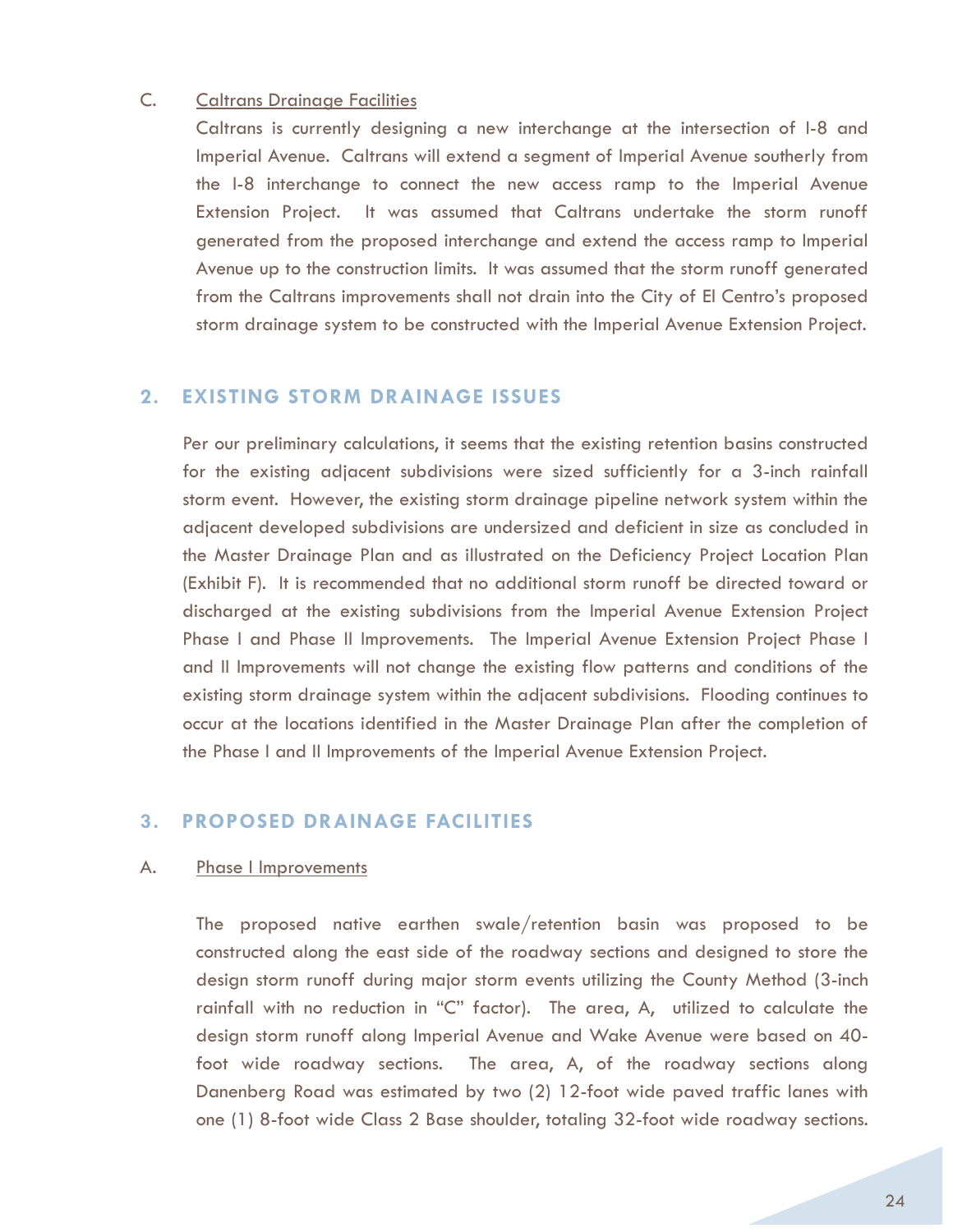As the runoff coefficient is estimated to be 1.000 per the County of Imperial Design Manual, the design storm runoff volume will not increase even if the Class 2 Base shoulders were altered with paved shoulders. The finish design grades of the asphalt paved sections for the Phase I Improvements will be determined so that a minimum two (2) 12-foot wide traffic lanes will be above the 3-inch rainfall storm flooding zone at the most downstream locations along the entire length of Imperial Avenue.

An 18-foot wide triangular/trapezoidal swale/retention basin along the east pavement edge of Imperial Avenue will be required in order to retain the design storm runoff (3-inch rainfall). Similarly, 18-foot wide triangular native earthen swales shall be constructed along the both sides of Wake Avenue and on the south side of Danenberg Drive in order to retain the 3-inch rainfall for the Phase I Improvements. A 1,200–foot long x 36-foot wide x 3-foot deep retention basin will be required at the City of El Centro Water Treatment Plant. The retention basin will be sized to retain the storm runoff generated from the east half of Imperial Avenue roadway sections along the west side of Water Treatment Plant as well as the east half of Imperial Avenue roadway sections along the east side of the Farmer Estates Subdivision.

The proposed cross sections for the Phase I Improvements are illustrated on the drawing included in Exhibit B. The storm runoff volume from the Phase I Improvements will be stored within the proposed native earthen swale/retention basin.

#### B. Phase II Improvements

It was assumed that Phase II Improvements will consist of a full built-out roadway sections including four (4) traffic lanes, a center median and paved parkways/shoulders accommodated with P.C.C. curb and gutter and sidewalk along the both sides of Imperial Avenue within the proposed 110-foot Right-of-Way. There will be curb inlets to be installed at low grade break points and along the length of the curb and gutter at a constant interval, designed to maintain a minimum two (2) travel lanes dry at all times. The storm runoff generated from the proposed ultimate Imperial Avenue roadway improvement sections shall sheet flow toward the curb and gutter then continuously flow along the curb and gutter flowline to the nearest curb inlets. The accumulated runoff from the curb inlets shall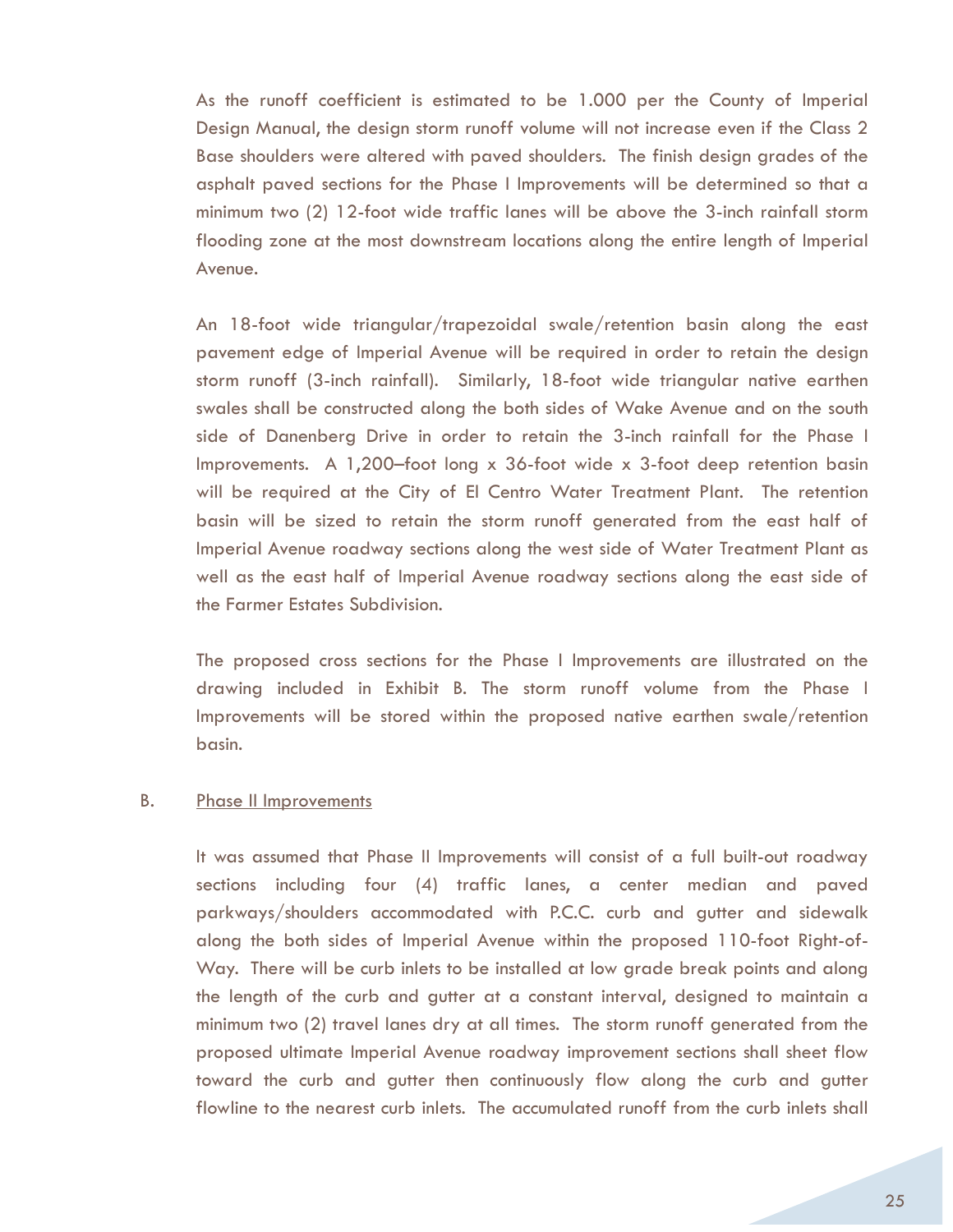be conveyed through underground pipelines connected to the adjacent subdivisions to be ultimately discharged at the retention basins.

The preliminary locations and numbers of the curb inlets to be installed along the curb and gutters and the spacing required between the curb inlets were determined based on the preliminary design grades established along Imperial Avenue. The spacing required between curb inlets to drain a 100-year, 24-hour storm runoff estimated per the NOAA rainfall intensity data is 350 feet on center. Assuming that storage of the 100-year, 24-hour storm is allowed on the pavement sections, leaving two (2) dry lanes at all times, the spacing can be increased to 600 feet on center.

It is recommended that the City of El Centro require each proposed subdivision to be developed along the Imperial Avenue Extension to assure and verify that the onsite retention basin and all of the storm drainage facilities including the pipeline and the curb inlets are sufficiently sized in order to convey and retain/detain the storm runoff generated from the onsite improvements within the subdivision and also from the Imperial Avenue Extension Project. It is recommended that a project specific hydrology/hydraulic report be prepared by each developer for proposed development. Spread width calculations shall also be required to be included in the project specific hydrology/hydraulic report demonstrating that the number and the size of the curb opening of the curb inlets are accurately determined.

A central retention basin, Retention Basin #1, was proposed to be constructed, during the Phase I Improvements, within the City of El Centro Water Treatment Plant property for the ultimate Imperial Avenue Phase II Improvements. The retention basin may be expanded during the Phase II Improvements in order to take in any additional storm runoff volume which may need to be directed from the west half roadway improvements along Imperial Avenue.

#### C. Alternate Phases

There may be additional construction phases between the completion of the Phase I Improvements and Phase II Improvements as it is unknown when the adjacent properties will be developed or if Date Drain will be undergrounded prior to the commencement of the Phase II Improvements. If additional paved roadway sections be constructed prior to undergrounding of Date Drain, native earthen swale/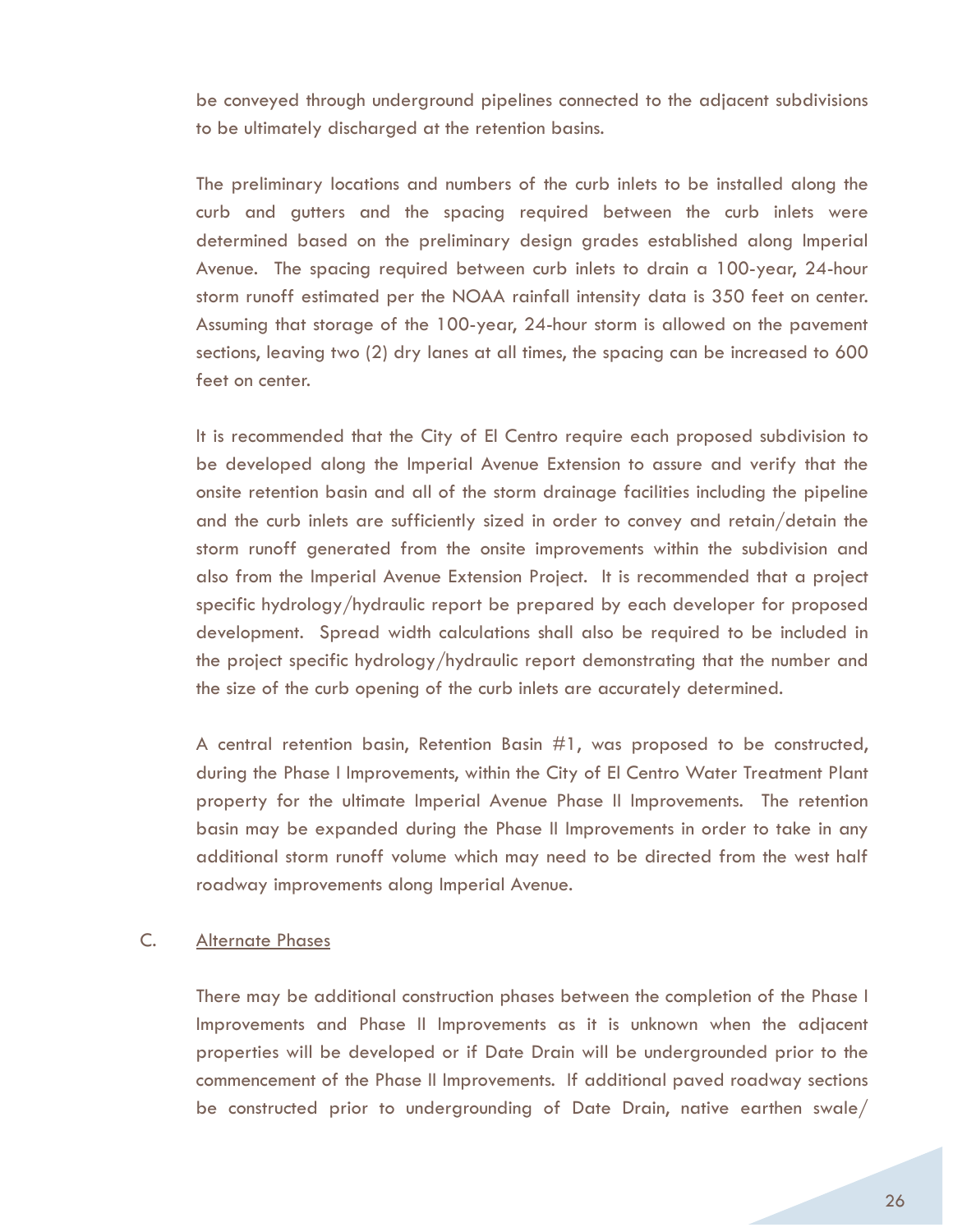retention basin may be constructed between Date Drain and the proposed west pavement edge in a similar way as the Phase I Improvements were proposed to be developed. IID requires a minimum 12-foot wide access road reserved adjacent to Date Drain. In order to keep the 12-foot wide access road between the Date Drain and the proposed west roadway sections, additional 20-foot wide paved roadway area may be constructed from the west edge of pavement within the east half roadway section at the west half sections of Imperial Avenue.

#### D. Storm Drainage Facilities to be Provided by Future Subdivisions

Onsite storm drainage facilities including retention basins, underground pipelines, and catch basins within the proposed subdivisions shall be adequately sized and designed to retain and convey the design storm runoff generated from the proposed Imperial Avenue Extension Project as well as the onsite storm runoff.

#### E. Storm Runoff Detention

It is recommended that the existing IID drainage pipelines connected to the existing Date Drain be altered with new pipeline with a maximum allowable diameter designed with a slope to be utilized as discharge pipelines for the Phase I/II Improvements. The drainage pipelines shall function as alternate routes for the runoff to be eliminated from the proposed swales as the percolation rate of the swale may not be sufficient enough to disperse the stored runoff completely within 72 hours detention period.

As the existing Date Drain was assumed to be at its full capacity within 48 hours of a major storm event, the proposed discharge pipelines will be designed to discharge the stored storm runoff within 24 hours.

## F. Maintenance of Storm Drainage Facilities

All the calculations completed for the preparation of this hydrology study were based under the assumption that the existing and proposed storm drainage facilities are maintained in good conditions. It is recommended that the City of El Centro maintain the existing and proposed storm drainage facilities in its original conditions for the facilities to function properly.